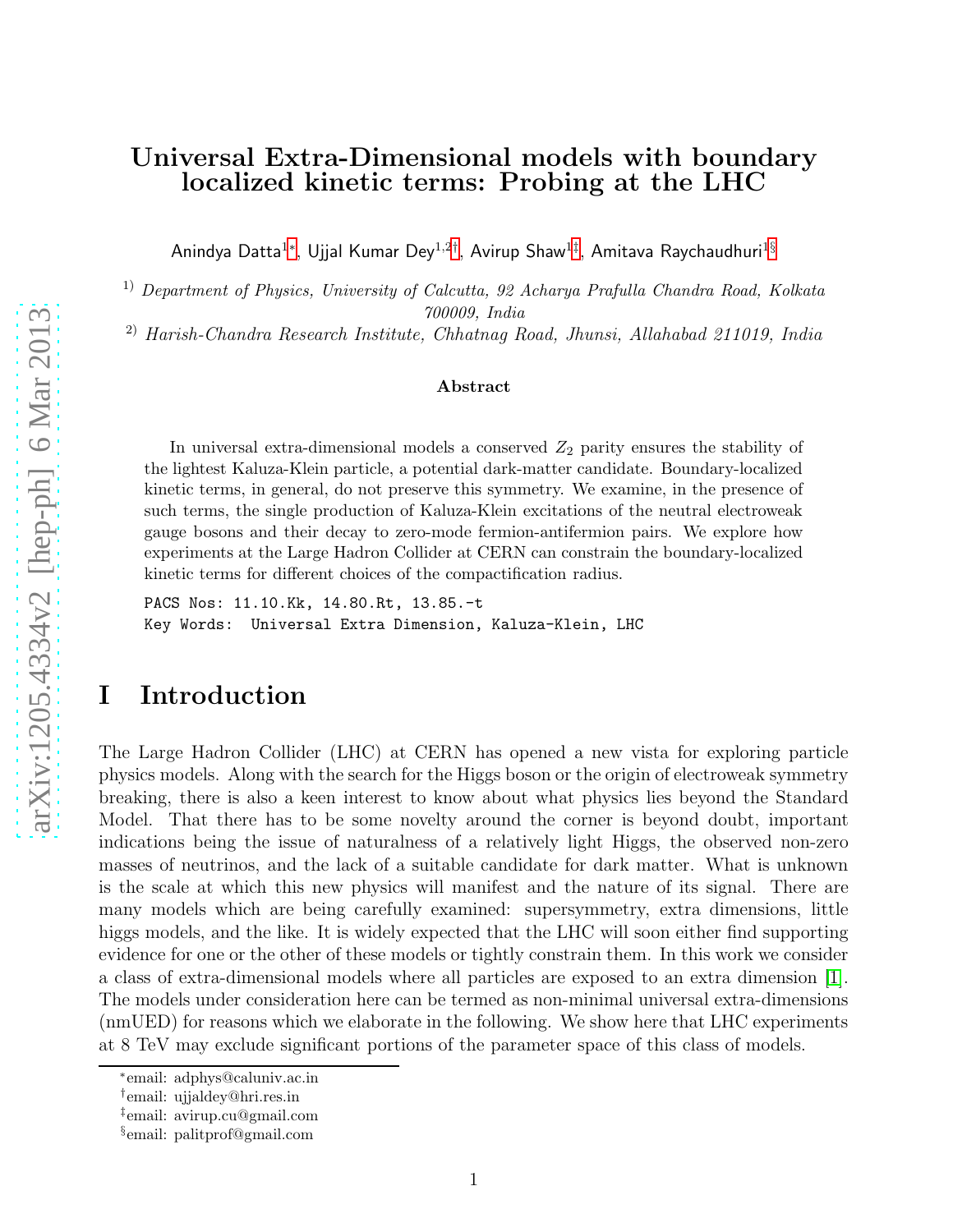We explore models with one extra spacelike dimension,  $y$ , which is flat and compactified. This coordinate can thus be considered to run from 0 to  $2\pi R$ , where R is the radius of compactification. All particles – scalars, spin- $1/2$  fermions, and gauge bosons – are represented by five-dimensional fields which can be expressed in terms of towers of four-dimensional Kaluza-Klein  $(KK)$  states. The KK states at the *n*-th level for all particles have the same mass of  $n/R$ . Further, in order to incorporate chiral fermions a  $Z_2$  symmetry  $(y \leftrightarrow -y)$  is imposed. Thus the extra dimension is compactified on an orbifold  $S^1/Z_2$ . A translation in y direction by an amount  $\pi R$  remains a symmetry of this orbifold. This symmetry leads to a conserved KK-parity given by  $(-1)^n$  where n is the KK-level. The standard model (SM) particles correspond to  $n = 0$  and are of even parity while the KK-states of the first level are odd. The conservation of KK-parity ensures that the lightest  $n = 1$  particle is absolutely stable and hence a potential dark matter candidate, the Lightest Kaluza-Klein Particle (LKP). This constitutes what is termed the Universal Extra Dimension (UED) Model.

The  $S^1/Z_2$  compactification leads to two fixed points at  $y = 0$  and  $y = \pi R$ . At these boundary points one can admit additional interaction terms between the KK-states. In fact, such terms are also necessitated as counterterms to compensate for loop-induced effects [\[2\]](#page-19-1) of the 5-dimensional theory. In the minimal Universal Extra-Dimensional Models (mUED) [\[3,](#page-19-2) [4\]](#page-19-3) these terms are chosen so that the 5-dimensional loop contributions are exactly compensated at the cutoff scale of the theory  $\Lambda$  and the boundary values of the corrections, e.g., logarithmic corrections to masses of KK particles, can be taken to be vanishing at the scale  $\Lambda$ . Such contributions can remove the mass degeneracy among states at the same KK-level n.

In this work we allow the boundary terms to be unrestricted by the special choice in mUED. In this sense the model can be termed non-minimal UED (nmUED). In mUED the boundary terms are equal at both fixed points – a property which may be extended to nmUED. This will preserve a discrete  $Z_2$  symmetry which exchanges  $y \leftrightarrow (y - \pi R)$ . Here we make a further departure by allowing the boundary terms to be of different strengths at the two fixed points or even choosing the boundary term to be non-zero only at one fixed point. This leads to breaking of this  $Z_2$  symmetry and has far-reaching consequences<sup>[1](#page-1-0)</sup>. For example, the  $n = 1$ excitation of the neutral gauge bosons,  $B^1$  and  $W_3^1$ , can be produced singly at the LHC and can decay to a zero-mode fermion-antifermion pair. We examine the impact of different choices of the boundary terms on the above production and decay rates and explore the prospects of detecting a signal of KK-particles through this process at the LHC.

We remark here that there is an alternate way of considering these theories as defined on a fixed interval in the extra dimension with boundary conditions applied on the fields [\[5\]](#page-19-4). The orbifolding alluded to above is disposed off in this formulation and the boundary conditions offer more flexibility. Our analysis below can be considered to belong to either of these formulations.

There have been several explorations of the UED Model and its variants with a view to constraining the compactification radius R and the cut-off  $\Lambda$ . To start with, an important feature of these models is that to one-loop order electroweak observables have been shown to receive

<span id="page-1-0"></span><sup>&</sup>lt;sup>1</sup>This is similar to R-Parity violating interactions in supersymmetry.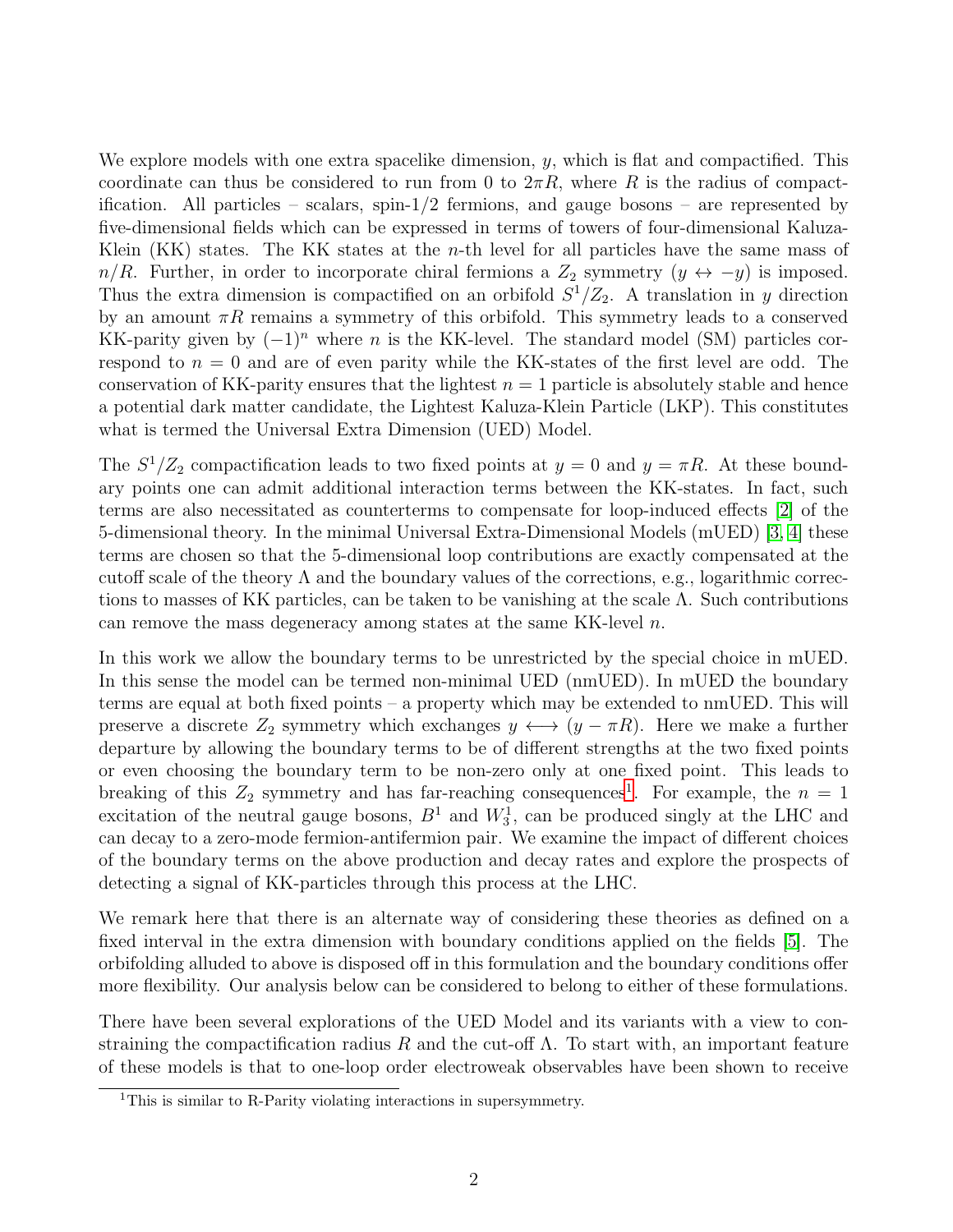finite corrections<sup>[2](#page-2-0)</sup> [\[6\]](#page-19-5). It is therefore meaningful to compare the predictions of the theory with experimental data and obtain bounds on R and  $\Lambda$ . For example, using the muon  $(q-2)$  [\[7\]](#page-19-6), flavour changing neutral currents [\[8,](#page-20-0) [9,](#page-20-1) [10\]](#page-20-2),  $Z \to b\bar{b}$  decay [\[11\]](#page-20-3), the  $\rho$  parameter [\[1,](#page-19-0) [12\]](#page-20-4), and other electroweak precision tests [\[13,](#page-20-5) [14\]](#page-20-6), it is found that  $R^{-1} \ge 300 - 600$  GeV. A relatively low allowed value of R−<sup>1</sup> encourages the continuing search for signatures of the model at the Tevatron and the LHC [\[15\]](#page-20-7) and also in future facilities such as the ILC or CLIC [\[16\]](#page-20-8).

In the next section we set up our notations by briefly reviewing the Universal Extra Dimension model and display the mode expansions of different fields. This is followed by a discussion of the nmUED scenario. Here, among other things, we present a new formulation for the fermion fields and point out how KK-number is violated by boundary-localized kinetic terms. In the next section we calculate the  $Z_2$ -parity violating coupling involving the first excitation of the neutral electroweak gauge bosons and a zero-mode fermion-antifermion pair. This coupling can lead to both the single production of this particle at the LHC and its decay resulting in a characteristic signal, relatively background free if the decay product fermion is a lepton, which is examined next. Ranges of the boundary-localized couplings which may be probed by 20  $fb^{-1}$ data from the present 8 TeV LHC run are discussed. We end with our conclusions.

## II Universal Extra Dimension

We will be considering a Universal Extra Dimension theory with one extra dimension. As a typical example, the five-dimensional Lagrangian for the SM leptons is:

$$
S_{leptons} = \int d^4x \, dy \left\{ \bar{\mathcal{L}}_i(x, y)(i\Gamma^M D_M) \mathcal{L}_i(x, y) + \bar{\mathcal{E}}_i(x, y)(i\Gamma^M D_M) \mathcal{E}_i(x, y) \right\},\tag{1}
$$

where  $\mathcal{L}_i(\mathcal{E}_i)$  stands for a lepton doublet (singlet),  $i = 1, 2, 3$  is the generation index, and  $D_M$ the appropriate covariant derivative. Here the normal 4-dimensional spacetime is denoted by  $x(\equiv x^{\mu})$  and  $y \equiv x^4$  is the compactified coordinate. Above,  $\Gamma^{\mu} = \gamma^{\mu}$   $(\mu = 0, \ldots, 3)$  and  $\Gamma^4 = i \gamma^5$ .

In UED the 5-dimensional fields are expressed in terms of the 4-dimensional KK states. Thus in mUED the SM left- and right-chiral<sup>[3](#page-2-1)</sup> lepton fields are the zero-modes in the expansions:

<span id="page-2-2"></span>
$$
\mathcal{L}_i(x, y) = \frac{\sqrt{2}}{\sqrt{2\pi R}} \Biggl[ \binom{\nu_i}{e_i} \Biggr]_L(x) + \sqrt{2} \sum_{n=1}^{\infty} \Biggl[ \mathcal{L}_{iL}^{(n)}(x) \cos \frac{ny}{R} + \mathcal{L}_{iR}^{(n)}(x) \sin \frac{ny}{R} \Biggr] \Biggr],
$$
\n
$$
\mathcal{E}_i(x, y) = \frac{\sqrt{2}}{\sqrt{2\pi R}} \Biggl[ e_{iR}(x) + \sqrt{2} \sum_{n=1}^{\infty} \Biggl[ \mathcal{E}_{iR}^{(n)}(x) \cos \frac{ny}{R} + \mathcal{E}_{iL}^{(n)}(x) \sin \frac{ny}{R} \Biggr] \Biggr].
$$
\n(2)

These fields satisfy  $\mathcal{L}_i(x, y) = -\gamma_5 \mathcal{L}_i(x, -y)$  and  $\mathcal{E}_i(x, y) = +\gamma_5 \mathcal{E}_i(x, -y)$  which ensure that the zero-modes are the SM leptons with the correct chirality. The mass of the  $n$ -th KK excitation is

<sup>&</sup>lt;sup>2</sup>This property ceases to hold and sensitivity of various degrees to the cut-off appears at higher orders.

<span id="page-2-1"></span><span id="page-2-0"></span><sup>&</sup>lt;sup>3</sup>The left- and right-chiral projectors are  $(1 - \gamma_5)/2$  and  $(1 + \gamma_5)/2$ , respectively.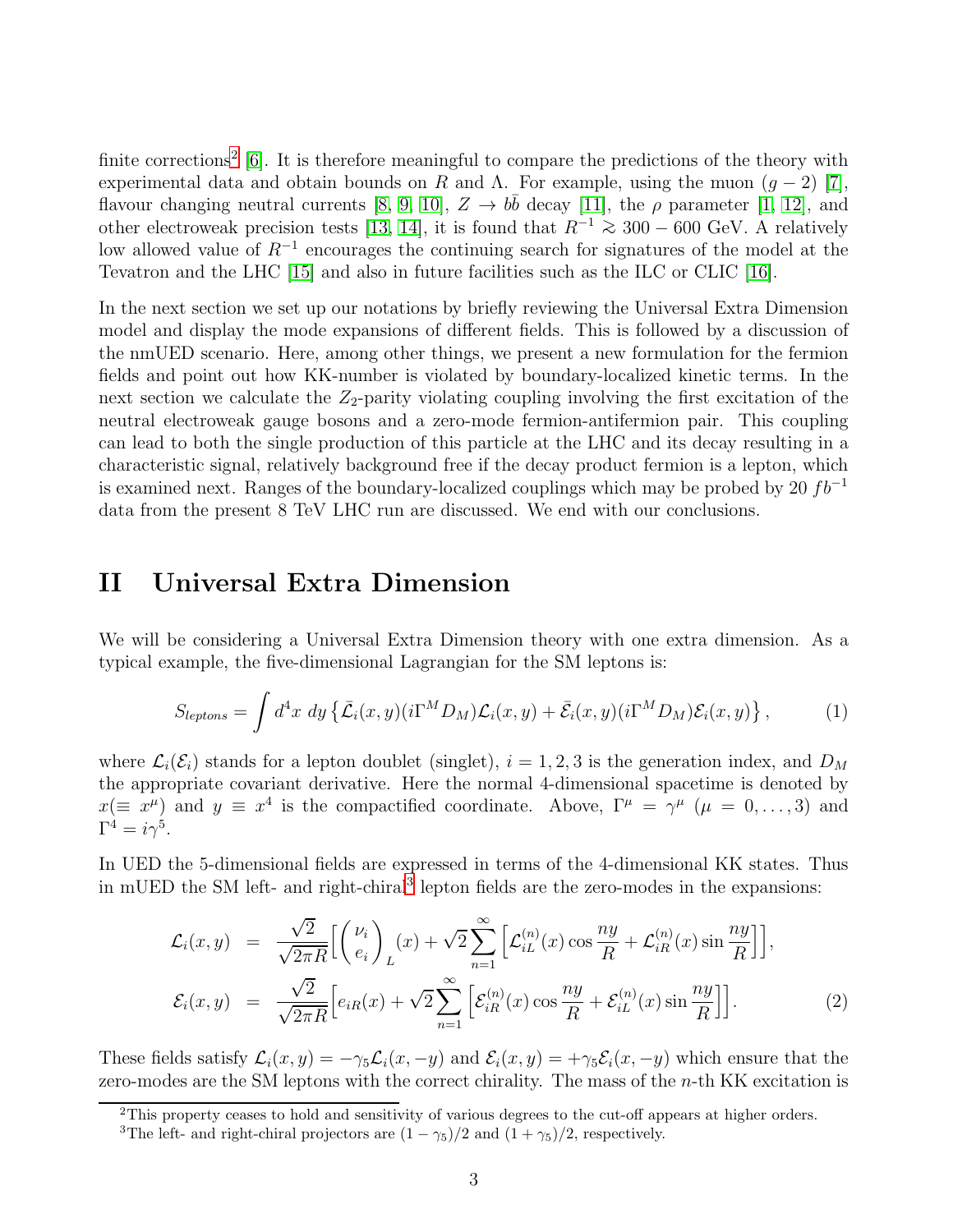$n/R$  irrespective of the other properties of the field. Similar expansions for the five-dimensional quark fields in terms of KK states are quite obvious.

This is the commonly used KK expansion of five-dimensional fermion fields in UED. When boundary-localized terms (BLT) come into play it is convenient to express the four component 5-dimensional fields using two component chiral spinors<sup>[4](#page-3-0)</sup> as  $[17]$ :

<span id="page-3-1"></span>
$$
\Psi_L(x,y) = \begin{pmatrix} \phi_L(x,y) \\ \chi_L(x,y) \end{pmatrix} = \sum_{n=0}^{\infty} \begin{pmatrix} \phi_n(x) f^n_L(y) \\ \chi_n(x) g^n_L(y) \end{pmatrix} , \qquad (3)
$$

<span id="page-3-2"></span>
$$
\Psi_R(x,y) = \begin{pmatrix} \phi_R(x,y) \\ \chi_R(x,y) \end{pmatrix} = \sum_{n=0}^{\infty} \begin{pmatrix} \phi_n(x) f_R^n(y) \\ \chi_n(x) g_R^n(y) \end{pmatrix} . \tag{4}
$$

Here we do not indicate the  $SU(2)_L$  behaviour of the fields. If, for example, the above KK expansions are for the electron, then it has to be borne in mind that  $\Psi_L(x, y)$  is one of the members of the  $SU(2)_L$  doublet  $\mathcal{L}_i(x, y)$  while  $\Psi_R(x, y)$  is the  $SU(2)_L$  singlet  $\mathcal{E}_i(x, y)$  in eq. [\(2\)](#page-2-2). In mUED, eq. [\(2\)](#page-2-2),  $f_i^n(y)$ ,  $g_i^n(y)$ ,  $(i = L, R)$  are either a sine or a cosine function of y. For nmUED this will no longer be the case, as we discuss later. Further, the mass of the KKexcitations will deviate from the simple  $n/R$  formula and will be solutions of a transcendental equation.

Needless to say, in UED the scalar and vector boson fields are also 5-dimensional. The lagrangian for these fields as well as their KK expansions can be similarly written down.

## III Boundary-localized terms

In nmUED one additionally considers kinetic and mass terms localized at the fixed points of the orbifold. In this work we restrict ourselves to boundary-localized kinetic terms (BLKT) only [\[18,](#page-21-1) [19,](#page-21-2) [20,](#page-21-3) [21,](#page-21-4) [22,](#page-21-5) [23\]](#page-21-6).

We consider specifically the interaction of quarks and leptons with electroweak gauge bosons in a 5-dimensional theory with additional kinetic terms localized at the boundaries at  $y = 0$ and  $y = \pi R$ . To set the stage, we consider fermion fields  $\Psi_{L,R}$  whose zero-modes are the chiral projections of the SM fermions. To our knowledge this treatment of fermion fields with BLKT given below is new and different from all earlier ones. In terms of these fields the five-dimensional free fermion action with boundary-localized kinetic terms is written as [\[17\]](#page-21-0):

$$
S = \int d^4x \, dy \left[ \bar{\Psi}_L i \Gamma^M \partial_M \Psi_L + r_f^a \delta(y) \phi_L^\dagger i \bar{\sigma}^\mu \partial_\mu \phi_L + r_f^b \delta(y - \pi R) \phi_L^\dagger i \bar{\sigma}^\mu \partial_\mu \phi_L \right. \left. + \bar{\Psi}_R i \Gamma^M \partial_M \Psi_R + r_f^a \delta(y) \chi_R^\dagger i \sigma^\mu \partial_\mu \chi_R + r_f^b \delta(y - \pi R) \chi_R^\dagger i \sigma^\mu \partial_\mu \chi_R \right],
$$
\n(5)

with  $\sigma^{\mu} \equiv (I, \vec{\sigma})$  and  $\bar{\sigma}^{\mu} \equiv (I, -\vec{\sigma}), \vec{\sigma}$  being the  $(2 \times 2)$  Pauli matrices. Here  $r_f^a, r_f^b$  parametrize the strength of the boundary terms which we choose to be the same for  $\Psi_L$  and  $\check{\Psi}_R$  for illustrative purposes.

<span id="page-3-0"></span><sup>&</sup>lt;sup>4</sup>The Dirac gamma matrices are in the chiral representation with  $\gamma_5 = diag(-I, I)$ .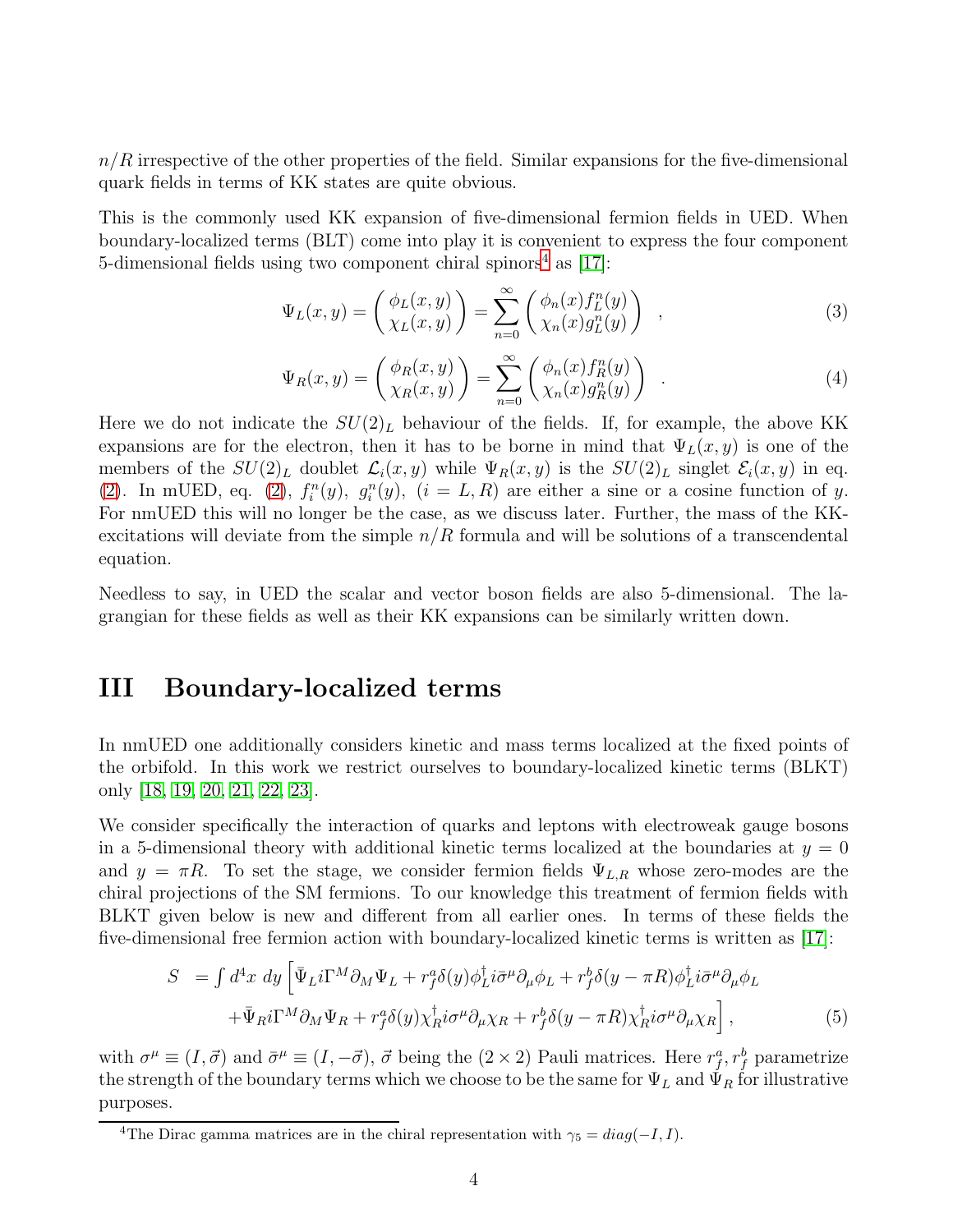Using eq.  $(3)$ , variation of the above action leads to coupled equations for the y-dependent wave-functions of  $\Psi_L$ . These are

$$
\[1 + r_f^a \delta(y) + r_f^b \delta(y - \pi R)\] m_n f_L^n - \partial_y g_L^n = 0, \ \ m_n g_L^n + \partial_y f_L^n = 0, \ (n = 0, 1, 2, \ldots). \tag{6}
$$

Analogously, using eq. [\(4\)](#page-3-2), for the y-dependence of  $\Psi_R$  one obtains

$$
\[1 + r_f^a \delta(y) + r_f^b \delta(y - \pi R)\] m_n g_R^n + \partial_y f_R^n = 0, \ \ m_n f_R^n - \partial_y g_R^n = 0, \ (n = 0, 1, 2, \ldots). \tag{7}
$$

Eliminating  $g_L^n$  and  $f_R^n$  one obtains the equations:

$$
\partial_y^2 f_L^n + [1 + r_f^a \delta(y) + r_f^b \delta(y - \pi R)] m_n^2 f_L^n = 0,\n\partial_y^2 g_R^n + [1 + r_f^a \delta(y) + r_f^b \delta(y - \pi R)] m_n^2 g_R^n = 0,
$$
\n(8)

The equations of motion above are of similar form. Below we discuss the solutions for  $f<sub>L</sub>$  and  $g_L$ , denoted by f and g henceforth, which will also apply mutatis mutandis for  $f_R$  and  $g_R$ .

The boundary conditions which we impose are [\[19\]](#page-21-2):

$$
f^{n}(y)|_{0^{-}} = f^{n}(y)|_{0^{+}}, \quad f^{n}(y)|_{\pi R^{+}} = f^{n}(y)|_{\pi R^{-}}, \tag{9}
$$

$$
\frac{df^n}{dy}\Big|_{0^+} - \frac{df^n}{dy}\Big|_{0^-} = -r_f^a m_n^2 f^n(y)|_0, \quad \frac{df^n}{dy}\Big|_{\pi R^+} - \frac{df^n}{dy}\Big|_{\pi R^-} = -r_f^b m_n^2 f^n(y)|_{\pi R}.\tag{10}
$$

We then obtain the solutions:

<span id="page-4-0"></span>
$$
f^{n}(y) = N_{n} \left[ \cos(m_{n}y) - \frac{r_{f}^{a}m_{n}}{2} \sin(m_{n}y) \right], \quad 0 \le y < \pi R,
$$
  

$$
f^{n}(y) = N_{n} \left[ \cos(m_{n}y) + \frac{r_{f}^{a}m_{n}}{2} \sin(m_{n}y) \right], -\pi R \le y < 0.
$$
 (11)

where the masses  $m_n$  for  $n = 0, 1, \ldots$  satisfy the transcendental equation [\[19\]](#page-21-2):

<span id="page-4-1"></span>
$$
(r_f^a r_f^b m_n^2 - 4) \tan(m_n \pi R) = 2(r_f^a + r_f^b) m_n . \qquad (12)
$$

The solutions satisfy the *orthonormality* relations:

$$
\int dy \left[1 + r_f^a \delta(y) + r_f^b \delta(y - \pi R)\right] f^n(y) f^m(y) = \delta^{nm} . \qquad (13)
$$

The departure of eq. [\(11\)](#page-4-0) from eq. [\(2\)](#page-2-2) in that the wavefunctions are combinations of a sine and a cosine function rather than any one of them alone and the fact that the KK masses are solutions of eq. [\(12\)](#page-4-1) rather than simply  $n/R$  are at the root of the novelty of nmUED over the other versions of the theory. In our discussions below for fermions we will take either symmetric boundary-localized terms, i.e.,  $r_f^a = r_f^b \equiv r_f$  or an extreme asymmetric situation where  $r_f^a \neq 0$ ,  $r_f^b = 0$ . In the latter limit eq. [\(12\)](#page-4-1) becomes

<span id="page-4-2"></span>
$$
\tan(m_n \pi R) = -\frac{r_f^a m_n}{2}.\tag{14}
$$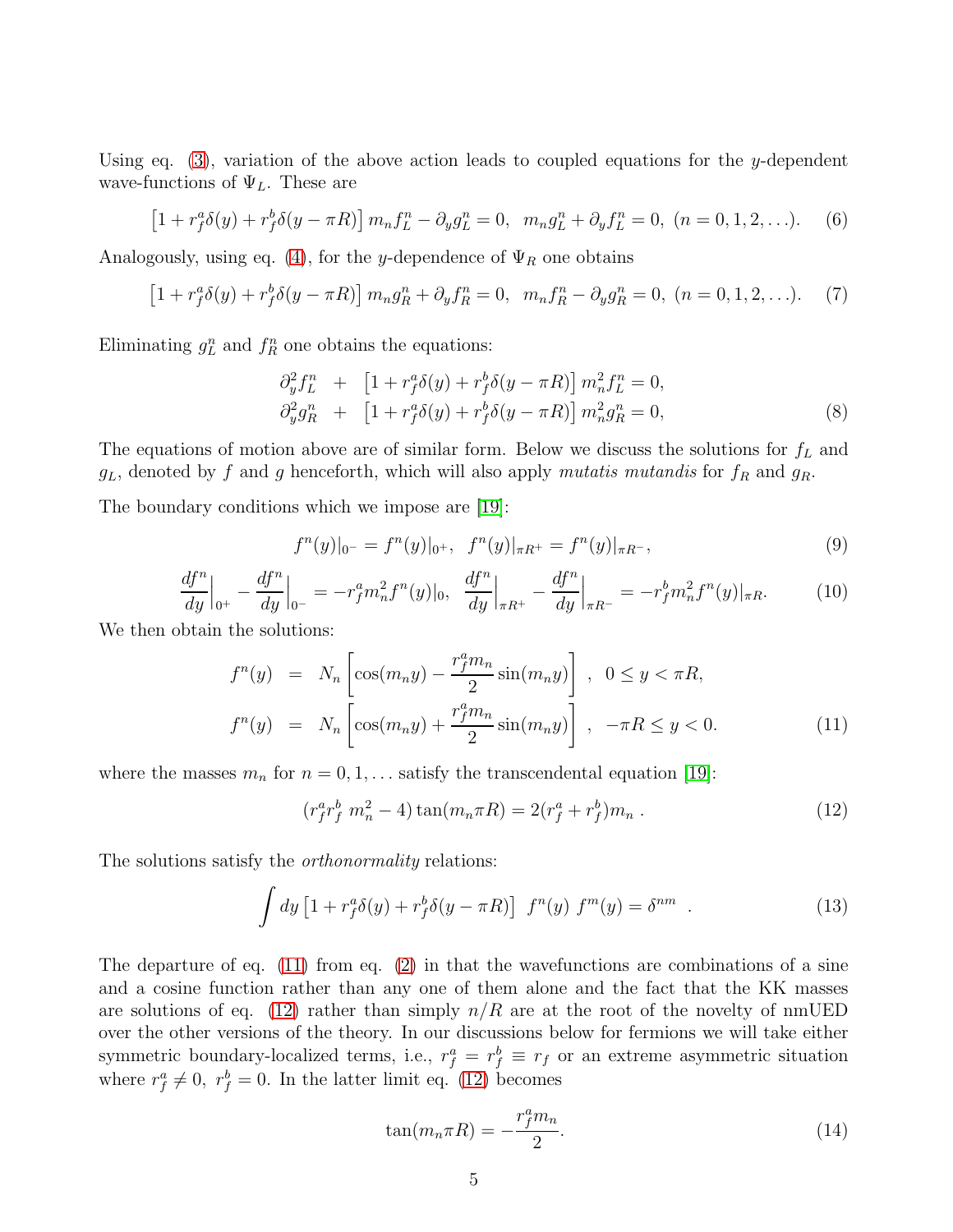Let us first pay attention to the solutions  $m_n$ . We illustrate a few issues taking as reference the above transcendental equation, eq. [\(14\)](#page-4-2), which determines  $m_n$ . Somewhat similar consid-erations also apply to eq. [\(12\)](#page-4-1). Defining  $x = m_n \pi R$  and  $y = r_f^a/2\pi R$  the equation becomes  $\tan x = -y$  x. We require the solutions x as the real parameter y varies. It is worth bearing in mind that irrespective of the value of y one root is  $x = 0$  which corresponds to the zero-mode which receives no corrections from the BLKT. Besides the zero-mode, our focus for any  $y$  is on those solutions which correspond to *real*  $m_n$  and in particular in this work on the  $n = 1$  state which is the smallest root after the zero-mode. To start with, for vanishing BLKT parameters (i.e.,  $y = 0$ ), the solutions are simply  $\pm \frac{n\pi}{R}$  $\frac{n\pi}{R}$  (*n* being any integer including 0), which is the case of basic UED. With non-zero BLKTs ( $y \neq 0$ ), the  $n = 1$  real root can be determined graphically for both positive and negative<sup>[5](#page-5-0)</sup> y. They correspond one-to-one with the solutions in the absence of BLKT but are always smaller (larger) than  $n/R$  for the nth mode for positive (negative) y. It is noteworthy that in the mUED model, where the radiative corrections are calculated in the framework of the Standard Model gauge group, the mass of the *n*th mode is more than  $n/R$ (i.e., as for  $y < 0$ ) and is in a one-to-one correspondence with the mass spectra of KK-modes [\[3\]](#page-19-2). Here we focus on the real roots of eqs. [\(12\)](#page-4-1) and [\(14\)](#page-4-2) for positive as well as negative values of  $y$ .

Over and above the real roots of eq. [\(14\)](#page-4-2), for  $0 > y > -1$  one also has complex roots in conjugate pairs<sup>[6](#page-5-1)</sup>. These complex solutions for  $m_n$  are unphysical. The inclusion of a BLKT, however small, should not enhance the multiplicity of the Kaluza-Klein states – the real solutions having already matched the count.

The constant  $N_n$  can be determined from orthonormality and is

$$
N_n = \sqrt{\frac{2}{\pi R}} \left[ \frac{1}{\sqrt{1 + \frac{r_f^2 m_n^2}{4} + \frac{r_f}{\pi R}}} \right],
$$
\n(15)

for symmetric boundary terms.

For the asymmetric case when  $r_f^b = 0$  and we use  $r_f^a \equiv r_f$  one has

<span id="page-5-2"></span>
$$
N_n = \sqrt{\frac{2}{\pi R}} \left[ \frac{1}{\sqrt{1 + \frac{r_f^2 m_n^2}{4} + \frac{r_f}{2\pi R}}} \right].
$$
 (16)

In our work we will deal only with the zero-modes and the  $n = 1$  excitations of the fivedimensional fermion fields.

Now we turn to the five-dimensional gauge field,  $G_N$  ( $N = 0...4$ ), where G can be either  $W_3$ 

<span id="page-5-0"></span><sup>&</sup>lt;sup>5</sup>For  $y < -1$ , i.e.,  $r_f^a < -2\pi R$ , the squared norm of the solution,  $|N_n|^2$ , can become negative. See, for example, eq. [\(16\)](#page-5-2) below for  $n = 0 \Rightarrow m_n = 0$ . In the following we will consider  $y > -1$ .

<span id="page-5-1"></span><sup>&</sup>lt;sup>6</sup>For  $n = 0$  these complex roots are pure imginary (for  $0 > r_f^a > -2\pi R \Rightarrow 0 > y > -1$ ); a point noted earlier [\[20\]](#page-21-3).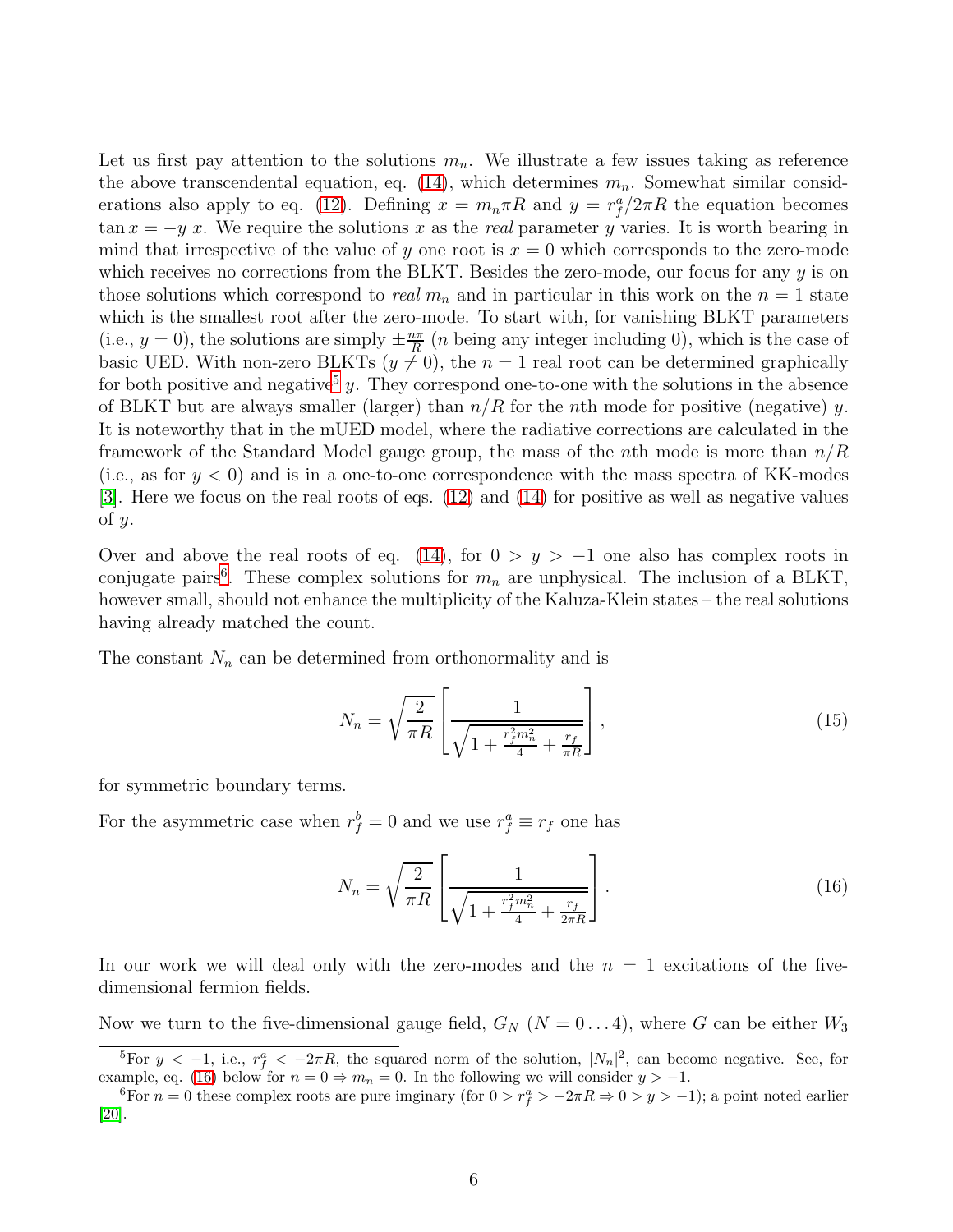or B. The action with boundary kinetic terms can be similarly written as

$$
S = -\frac{1}{4} \int d^4x \, dy \left[ F_{MN} F^{MN} + r_G^a \delta(y) F_{\mu\nu} F^{\mu\nu} + r_G^b \delta(y - \pi R) F_{\mu\nu} F^{\mu\nu} \right],\tag{17}
$$

where  $F_{MN} = (\partial_M G_N - \partial_N G_M)$  and  $r_G^a$ ,  $r_G^b$ , the strengths of the boundary terms which are varied in our analysis<sup>[7](#page-6-0)</sup>. We will also comment on an extreme asymmetric case,  $r^a \neq 0$  and  $r^b=0.$ 

The expansion of the gauge field will be:

$$
G_{\mu}(x,y) = \sum_{n=0}^{\infty} G_{\mu}^{(n)}(x) a^n(y), \qquad G_4(x,y) = \sum_{n=0}^{\infty} G_4^{(n)}(x) b^n(y), \tag{18}
$$

where the functions  $a^n(y)$  and  $b^n(y)$  are determined by the boundary conditions as discussed below. It is convenient to make the gauge choice:  $G_4 = 0$ .

The functions  $a^n(y)$  satisfy:

<span id="page-6-3"></span>
$$
\partial_y^2 a^n(y) + \left[1 + r^a \delta(y) + r^b \delta(y - \pi R)\right] m_n^2 a^n(y) = 0. \tag{19}
$$

We use the boundary conditions

$$
a^{n}(y)|_{0^{-}} = a^{n}(y)|_{0^{+}}, \quad a^{n}(y)|_{\pi R^{+}} = a^{n}(y)|_{\pi R^{-}}, \tag{20}
$$

$$
\frac{da^n}{dy}\Big|_{0^+} - \frac{da^n}{dy}\Big|_{0^-} = -r^a m_n^2 a^n(y)|_0, \quad \frac{da^n}{dy}\Big|_{\pi R^+} - \frac{da^n}{dy}\Big|_{\pi R^-} = -r^b m_n^2 a^n(y)|_{\pi R}.\tag{21}
$$

which imply that the masses  $m_n$  are solutions of:

<span id="page-6-2"></span>
$$
(r^a r^b m_n^2 - 4) \tan (m_n \pi R) = 2(r^a + r^b) m_n . \qquad (22)
$$

The roots of the above transcendental equation, which may be obtained numerically, are the extra-dimensional contributions,  $m_G^{(n)} \equiv m_n$ , to the masses of the KK modes<sup>[8](#page-6-1)</sup> of the B and W. In our discussion below we find it convenient to use  $\Delta r = r^b - r^a$ .

Eq. [\(12\)](#page-4-1) satisfied by KK fermions and eq. [\(22\)](#page-6-2) valid for KK gauge bosons are of identical form. It applies to the Higgs scalars as well. We discuss the solutions together bearing in mind that for fermions and the Higgs scalars we take the BLKTs at the two fixed points to be always equal, i.e.,  $\Delta r = 0$ . In this work we are interested only in the  $n = 1$  KK modes. In fig. [1,](#page-7-0) we plot the dimensionless quantity  $M_{(1)} \equiv m^{(1)}R$ . In the left panel we show the variation of  $M_{(1)}$  with  $R^a \equiv r^a/R$  in the symmetric limit when  $\Delta r = 0$  and applies to the  $n = 1$  fermion and Higgs boson states. It also gives the extra-dimensional contribution to the gauge boson mass,  $m_G^{(1)}$ , in the special case when the BLKTs are symmetric. When  $R^a = 0$ , i.e., no BLKT

<span id="page-6-0"></span><sup>&</sup>lt;sup>7</sup>In the remainder of this section we drop the subscript  $G$  on the brane-localized couplings for the gauge boson:  $r^a \equiv r_G^a$  and  $r^b \equiv r_G^b$ .

<span id="page-6-1"></span><sup>8</sup>As discussed below, the KK modes also receive a contribution to their masses from spontaneous breaking of the electroweak symmetry.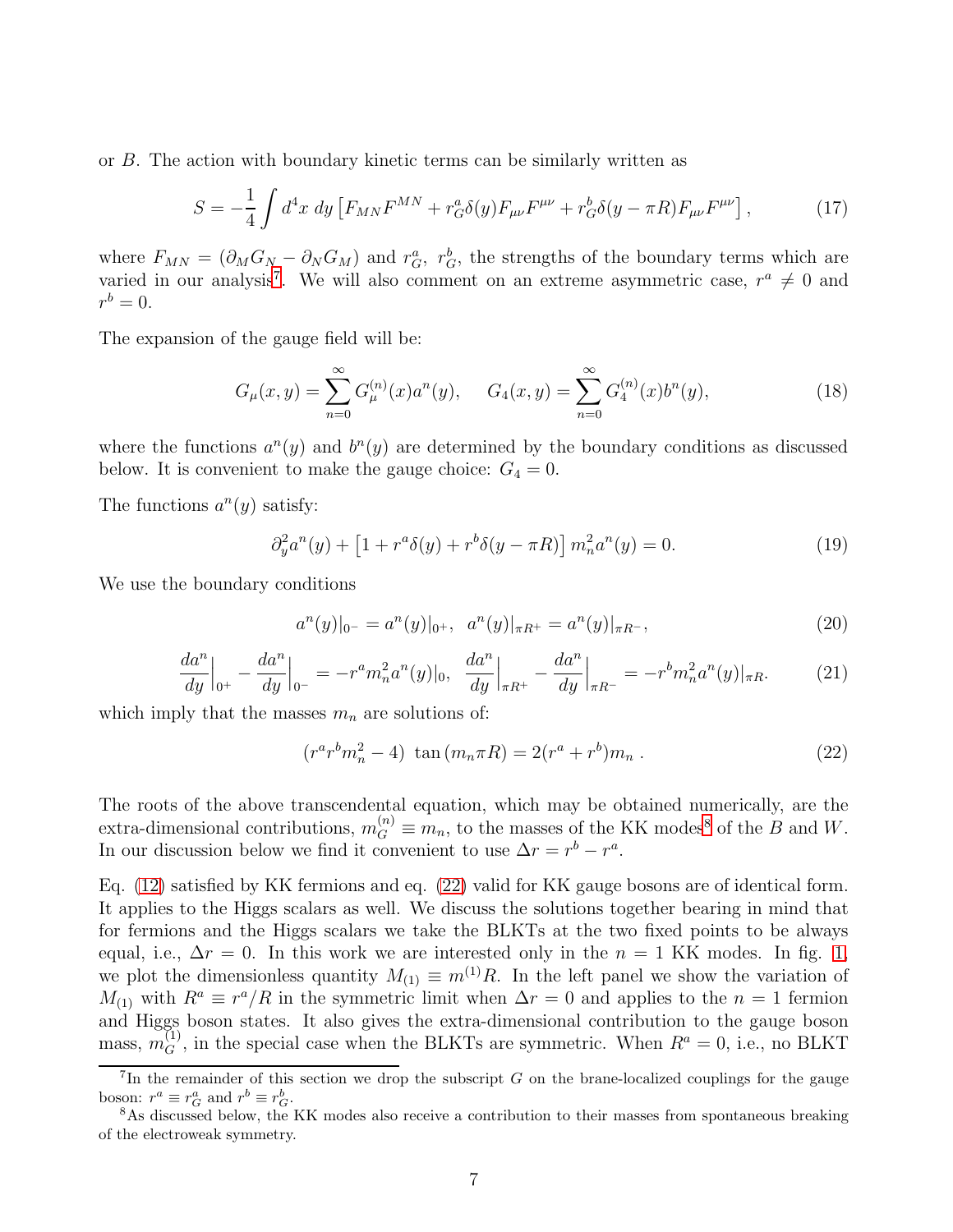

<span id="page-7-0"></span>Figure 1: Variation of  $M_{(1)} \equiv m^{(1)}R$  with the BLKT strength  $R^a \equiv r^a/R$  when  $R^a = R^b$  (left) and variation of  $M_{(1)}$  with  $\frac{\Delta r}{R} \equiv (R^b - R^a)$  for different values of  $R^a$  (right). The left panel applies to fermions, gauge bosons, and Higgs scalars when the BLKTs are symmetric. Note that larger  $R^a$  yields a smaller mass in both panels. 'a' and 'b' correspond to the fixed points  $y = 0$  and  $\pi R$ , respectively.

at all, one gets  $m^{(1)} = R^{-1}$ , as expected. Keeping  $R^a = R^b$ , one finds that  $m^{(1)}$  monotonically decreases as the BLKT strength  $R^a$  increases. In the right panel,  $M_{(1)}$  is displayed as a function of the asymmetry parameter  $(R^b - R^a)$ , for several choices of  $R^a$ . When  $R^a \neq R^b$ , for a fixed  $R^a$ ,  $m^{(1)}$  falls as  $\Delta r$  grows but this reduction is not very steep for the range of  $\Delta r$  that we consider. In the right panel the range of  $(R^b - R^a)$  and the values of  $R^a$  are chosen to match with those which have been used later. Notice that the mass of the  $n = 1$  state for a particular  $R^a$  always remains more than that corresponding to any larger  $R^a$  for the entire variation of  $(R<sup>b</sup> - R<sup>a</sup>)$ . So, notwithstanding the value of  $(R<sup>b</sup> - R<sup>a</sup>)$ , the ordering of masses within the  $n =$ 1 level can be determined just on the basis of the corresponding  $R^a$ s. This will be useful later in deciding which state is the LKP.

In the extreme asymmetric case that we consider  $(r^a \neq 0, r^b = 0)$  for the fermions, gauge bosons, and the Higgs scalars while eq. [\(19\)](#page-6-3) continues to hold, [\(22\)](#page-6-2) reduces to

$$
\tan(m_n \pi R) = -\frac{r^a m_n}{2}.\tag{23}
$$

In fig. [2,](#page-8-0) we show the variation of  $M_{(1)}$  with  $R^a$  when the BLKT is present only at  $y = 0$ . Here again  $m^{(1)}$  equals  $R^{-1}$  when  $R^a = 0$  and falls with increasing  $R^a$  asymptotically approaching the value  $0.5R^{-1}$ .

It is to be noted that the mass  $M_{(1)}$  is determined entirely by the BLKT parametrs,  $R^a, R^b$  and the compactification radius  $R$ . The gauge coupling is not involved. Therefore this discussion applies for both  $W_3^1$  and  $B^1$  so long as the appropriate BLKT parameters are used.

Before proceeding further it may be worthwhile to identify the neutral electroweak gauge boson mass eigenstates. The electroweak gauge boson eigenstates in a five-dimensional theory with BLKT have been discussed in [\[22\]](#page-21-5). We have checked that for the range of BLKT parameters which we entertain the mixing between states of different KK level,  $n$ , is very small and may be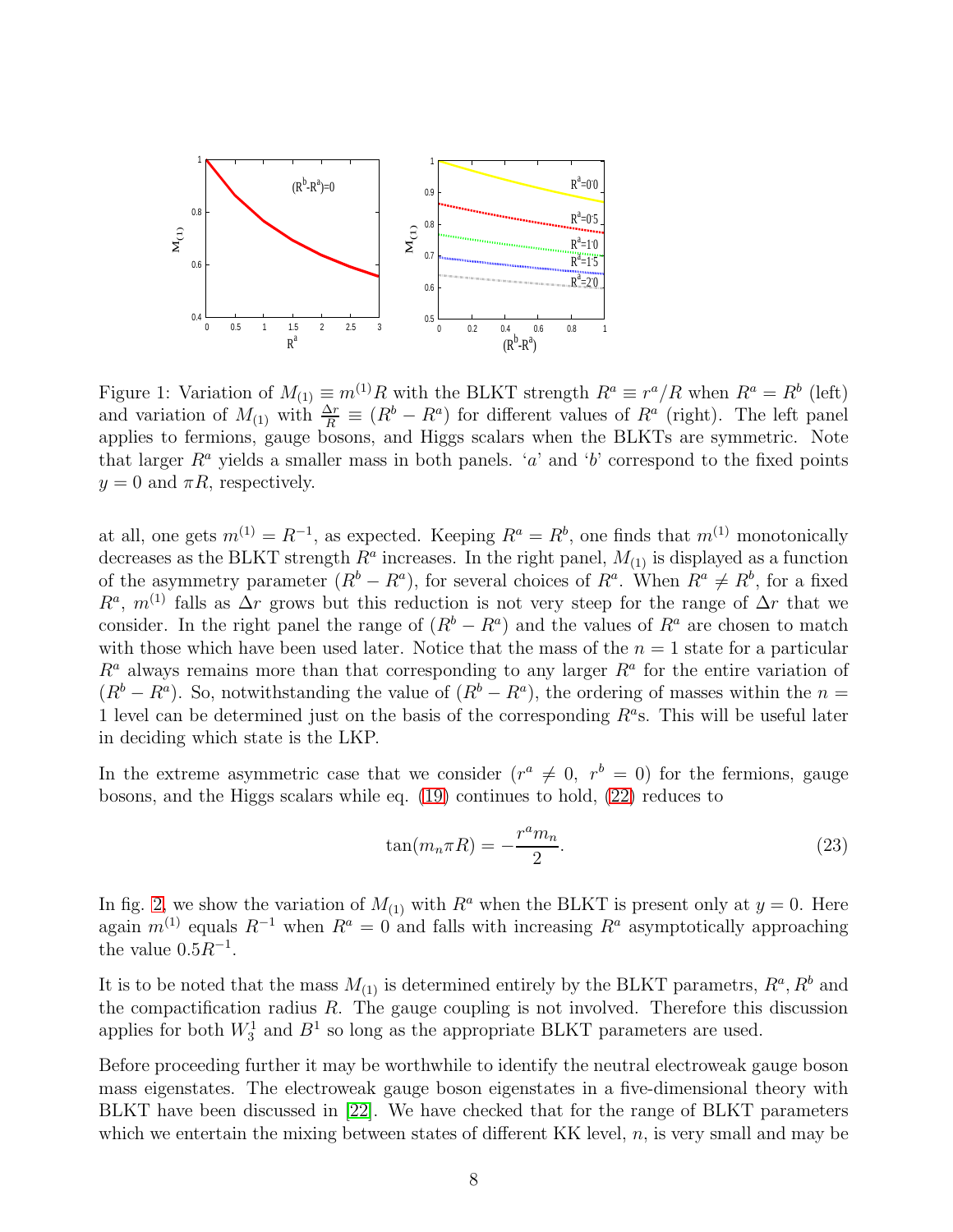

<span id="page-8-0"></span>Figure 2: Variation of  $M_{(1)}$  with  $R^a$  when the BLKT is present only at the  $y = 0$  fixed point, i.e.,  $R^b = 0$ . The results are valid for fermions, gauge bosons, and Higgs scalars.

ignored. Further, only if the BLKT parameters for the  $B$  and  $W$  gauge bosons are equal or very nearly equal the mixing between  $B^1$  and  $W_3^1$  is substantial, it being equal to the zero-mode weak mixing angle in the case of equality. If  $(r_B - r_W)/R$  is as small as 0.1 this mixing is already negligible. This can be checked from the mass matrix which we now discuss.

The mass matrix for the  $n = 1$  neutral electroweak gauge bosons receives contributions from two sources: one originates from the spontaneous breaking of the electroweak symmetry and the other due to the extra-dimensional contribution discussed above. When taken together one has the mass matrix:

<span id="page-8-2"></span>
$$
M_{W_3^1 B^1} = \begin{pmatrix} \frac{g^2 v^2}{4} \frac{S_W}{S_H} I_{W_3 W_3} + m_{W_3}^{(1)^2} & -\frac{g g' v^2}{4} \frac{\sqrt{S_W S_B}}{S_H} I_{W_3 B} \\ -\frac{g g' v^2}{4} \frac{\sqrt{S_W S_B}}{S_H} I_{W_3 B} & \frac{g'^2 v^2}{4} \frac{S_B}{S_H} I_{BB} + m_B^{(1)^2} \end{pmatrix},
$$
(24)

where

$$
I_{ij} = \int_0^{\pi R} (1 + r_h \{\delta(y) + \delta(y - \pi R)\}) a_i^1(y) a_j^1(y) dy, \quad (i, j = W_3, B). \tag{25}
$$

Here  $r_h$  is the strength of the BLKT for the Higgs scalar, taken to be equal<sup>[9](#page-8-1)</sup> at  $y = 0$  and  $\pi R$ . As usual,  $R_h = r_h/R$ . Also,

$$
a_{W_3}^1(y) = N_{W_3}^{(1)} \left[ \cos \left( m_{W_3}^{(1)} y \right) - \frac{r_W^a y}{2} \sin \left( m_{W_3}^{(1)} y \right) \right],\tag{26}
$$

and

$$
a_B^1(y) = N_B^{(1)} \left[ \cos \left( m_B^{(1)} y \right) - \frac{r_B^a y}{2} \sin \left( m_B^{(1)} y \right) \right],\tag{27}
$$

with  $N_{W_3}^{(1)}$  $W_{W_3}^{(1)}$ ,  $N_B^{(1)}$  being the normalisation factors and  $r_G^a, r_G^b, (G \equiv W, B)$ , the strengths of the boundary terms at  $y = 0$  and  $\pi R$  respectively for the gauge bosons.

<span id="page-8-1"></span><sup>9</sup>When we consider the asymmetric option of BLKTs at one fixed point only, the same is the case for the Higgs scalar as well.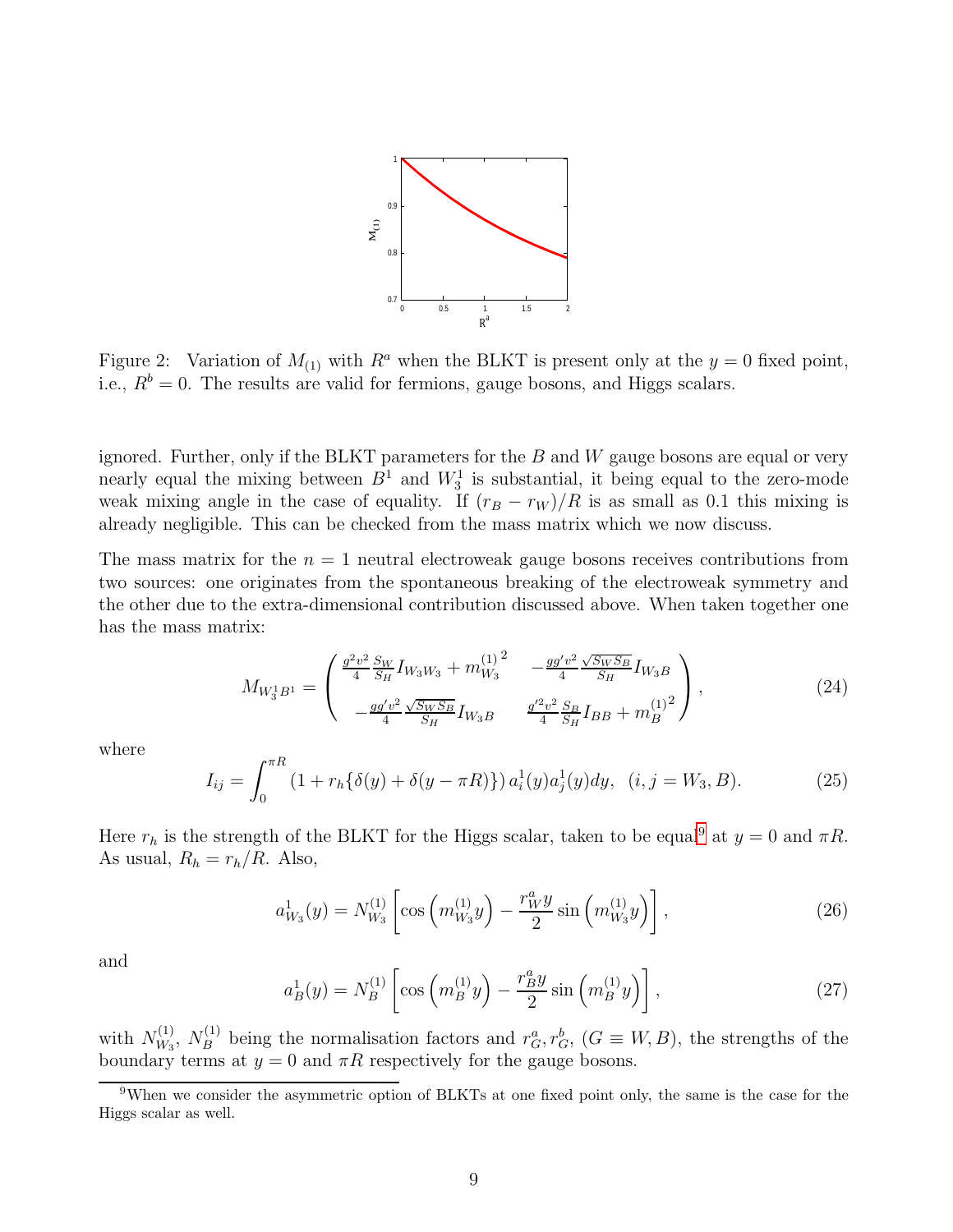Further, the five-dimensional gauge couplings  $g_5, g'_5$  and the vacuum expectation value (vev)  $v_5$ are related to the usual couplings  $g, g'$  respectively and the vev v defined in four dimensions through

$$
g_5 = g \sqrt{\pi R S_W} , \quad g_5' = g' \sqrt{\pi R S_B} , \quad v_5 = v / \sqrt{\pi R S_H} , \tag{28}
$$

where

$$
S_W = \left(1 + \frac{R_W^a + R_W^b}{2\pi}\right), \quad S_B = \left(1 + \frac{R_B^a + R_B^b}{2\pi}\right), \quad S_H = \left(1 + \frac{R_h}{\pi}\right). \tag{29}
$$

A few comments about the mass matrix in eq. [\(24\)](#page-8-2) may not be out of place. The matrix is in the  $W_3^1 - B^1$  basis<sup>[10](#page-9-0)</sup>. To estimate the different terms in the matrix notice that the  $S_i$ are  $\mathcal{O}(1)$  as are the overlap integrals  $I_{ij}$ . So the contributions to the mass matrix from the symmetry breaking are  $\mathcal{O}(v^2)$ . The order of the extra-dimensional contributions,  $m_G^{(1)}$ G  $\frac{2}{3}$ , is set by  $(1/R)^2$  and is always much larger by far. As a consequence to a good approximation these terms determine the mass eigenvalues and the mixing is negligible for  $(R_W - R_B) \sim 0.1$  or larger<sup>[11](#page-9-1)</sup>. So, in our discussion below we take  $B^1$  and  $W_3^1$  to be the neutral electroweak gauge eigenstates for the  $n = 1$  KK-level.

# $\mathbf{IV} \quad \mathbf{Coupling\ of\ } B^1 \text{ and } W_3^1 \text{ with zero-mode fermions}$

We have now all the ingredients needed to calculate the coupling of the states  $W_3^1$  and  $B^1$  to two zero-mode fermions  $f^{(0)}$ . Here  $f^{(0)}$  could be SM quarks or leptons. We separately discuss two cases alluded to earlier. In the first, the strength of the boundary-localized couplings for fermions and Higgs scalars are of the same strength at both fixed points while for the gauge bosons we allow a variation of the strengths. In the second case, for the fermion, the Higgs scalar, as well as the gauge bosons we assume that the BLKT are present at only the  $y = 0$ fixed point.

#### IV.1 Symmetric fermion BLKT, general gauge boson BLKT

Here we assume for the fermions (Higgs scalars)  $r_f^a = r_f^b = r_f$  ( $r_h^a = r_h^b = r_h$ ) while for the gauge bosons,  $B^1$  and  $W_3^1$ ,  $r^a$  and  $r^b$  can be different in general. Later, when we examine the prospects at the LHC, we take  $r_W^a \neq r_B^a$  but keep  $r_W^a - r_W^b = r_B^a - r_B^b$ . We choose  $R_h \equiv r_h/R = -1.1$ . The results are not very sensitive to the exact value of  $R_h$ . Our chosen value ensures that the  $H^1$  is always heavier than the  $B^1$  and  $W_3^1$ .

Below we discuss the case for a generic gauge boson  $G<sup>1</sup>$ , which could be either of  $B<sup>1</sup>$  or  $W<sub>3</sub><sup>1</sup>$ .

<span id="page-9-0"></span><sup>&</sup>lt;sup>10</sup>We have checked that mixing with states of  $n \neq 1$  is very small.

<span id="page-9-1"></span><sup>&</sup>lt;sup>11</sup>If  $R_W = R_B$  then the dominant diagonal terms are equal and do not contribute to the mixing and simply shift the masses of the eigenstates. In this case the mixing between  $W_3^1$  and  $B^1$  is just as in the Standard Model with  $\tan \theta = g'/g$ .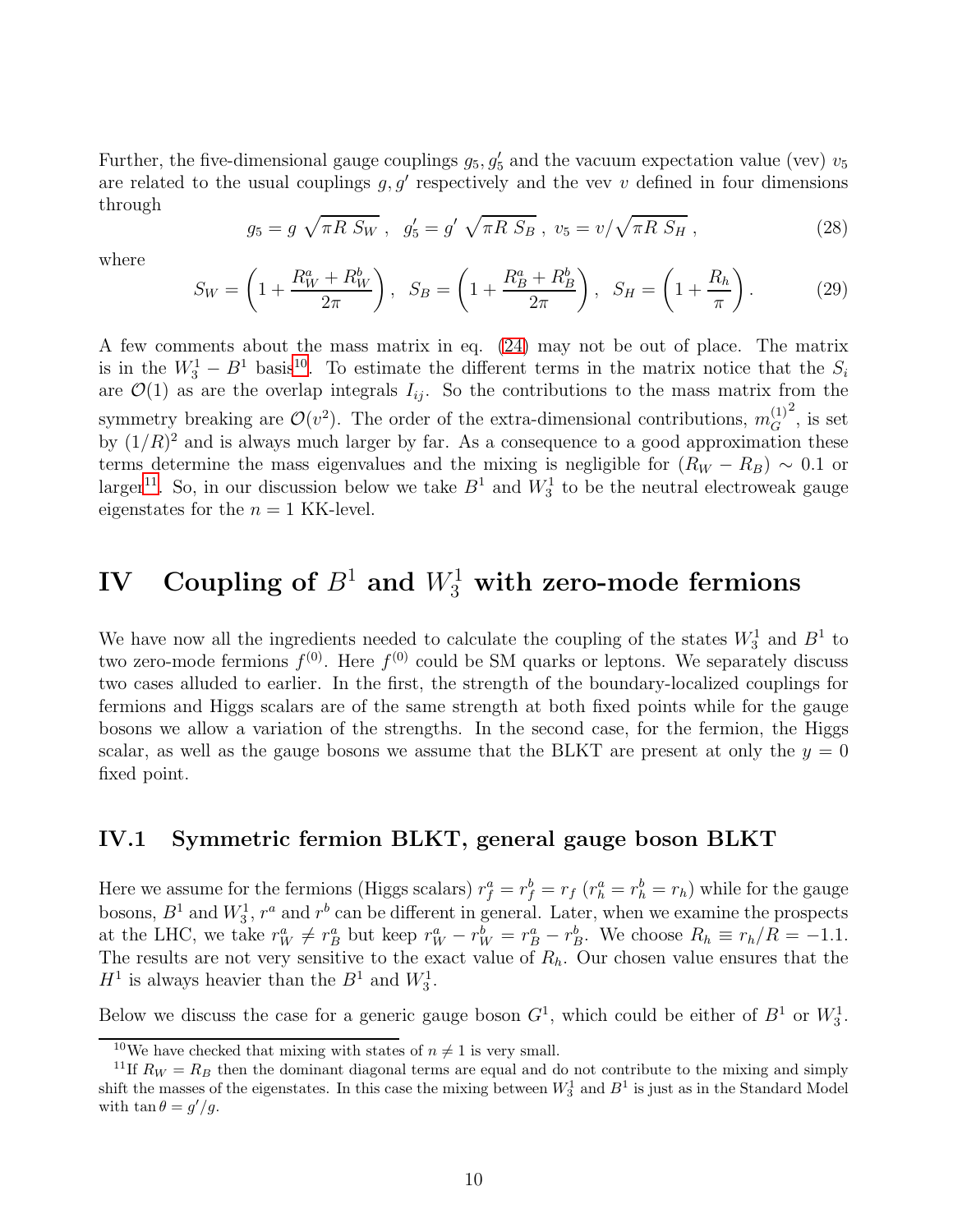The y-dependent wave-functions of our interest here are found to be

$$
f_L^0 = g_R^0 = \frac{1}{\sqrt{\pi R (1 + R_f/\pi)}},\tag{30}
$$

and

$$
a^{1} = \mathcal{N}_{1}^{a} \left[ \cos \left( \frac{M_{(1)} y}{R} \right) - \frac{R^{a} M_{(1)}}{2} \sin \left( \frac{M_{(1)} y}{R} \right) \right], \tag{31}
$$

with

$$
\mathcal{N}_1^a = \sqrt{\frac{1}{\pi R}} \sqrt{\frac{8(4 + M_{(1)}^2 R^{b^2})}{2\left(\frac{R^a + R^b}{\pi}\right)(4 + M_{(1)}^2 R^a R^b) + (4 + M_{(1)}^2 R^{a^2})(4 + M_{(1)}^2 R^{b^2})}} \quad ,
$$

where we have used as earlier  $M_{(1)} \equiv m_G^{(1)} R$ , and the scaled dimensionless variables

$$
R_f \equiv r_f/R, \ R^a \equiv r_G^a/R, \text{ and } R^b \equiv r_G^b/R. \tag{32}
$$

Using the above we calculate

<span id="page-10-0"></span>
$$
g_{G^1f^0f^0} = g_5(G) \int_0^{\pi R} (1 + r_f \{\delta(y) + \delta(y - \pi R)\}) f_L^0 f_L^0 a^1 dy
$$
  
\n
$$
= g_5(G) \int_0^{\pi R} (1 + r_f \{\delta(y) + \delta(y - \pi R)\}) g_R^0 g_R^0 a^1 dy
$$
  
\n
$$
= \frac{g(G)\sqrt{S_G}}{\left(1 + \frac{R_f}{\pi}\right)} \mathcal{N}_1^a \left[ \frac{\sin(\pi M_{(1)})}{\pi M_{(1)}} \left\{1 - \frac{M_{(1)}^2 R^a R_f}{4} \right\}
$$
  
\n
$$
+ \frac{R^a}{2\pi} \left\{ \cos(\pi M_{(1)}) - 1 \right\} + \frac{R_f}{2\pi} \left\{ \cos(\pi M_{(1)}) + 1 \right\} \right].
$$
\n(33)

The physics consequences of these couplings are discussed in the next section. We only wish to point out here that it can be readily seen using eq. [\(22\)](#page-6-2) that if  $R^a = R^b$ , i.e., the BLKTs are symmetric at  $y = 0$  and  $y = \pi R$  for *both* the fermion and the gauge boson, then the coupling in eq. [\(33\)](#page-10-0) vanishes. This can be traced to a  $[y \leftrightarrow (y - \pi R)] Z_2$  symmetry of the theory for this choice which forbids an  $n = 1$  state to couple exlusively to zero modes.

For illustrative purposes we plot in fig. [3](#page-11-0) the square of the coupling as a function of  $(R^b - R^a)$ for several values of  $R^a$ . The three panels correspond to representative values of  $R_f$ . In any of these panels the symmetric BLKT case is obtained when  $\Delta r = 0$ . In this limit the  $Z_2$  parity becomes operative and  $G<sup>1</sup>$  being odd under this symmetry the coupling vanishes. The choice  $r^a = 0$  implies a set up with the gauge boson BLKT at one fixed point only while the fermion BLKTs are symmetrically distributed.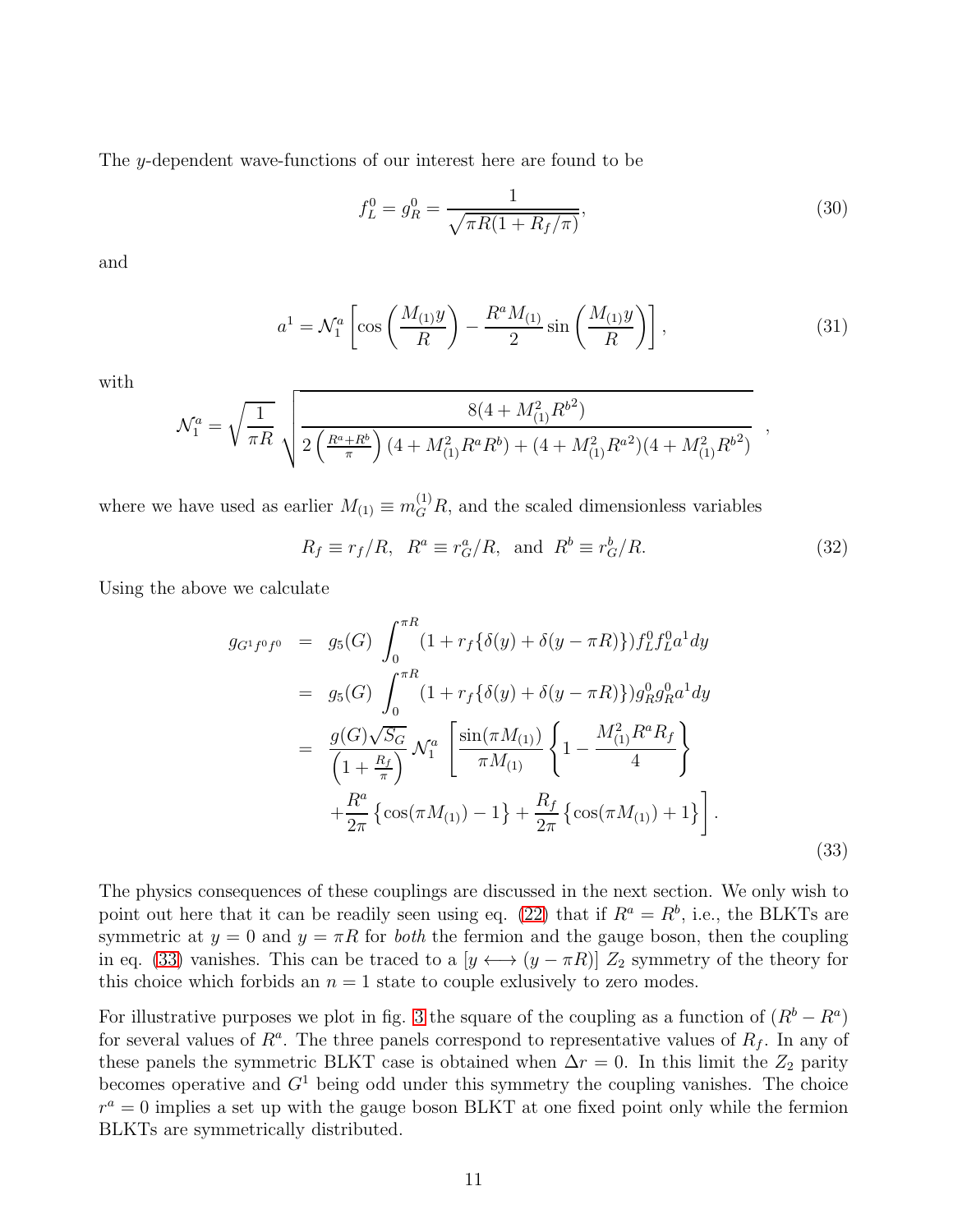

<span id="page-11-0"></span>Figure 3: Variation of the square of the KK-parity violating coupling (between  $G^1 \equiv B^1$  or  $W_3^1$ ) and a pair of zero-mode fermions) with  $(R^b - R^a)$  for several choices of  $R^a$ . The panels correspond to different  $R_f$ .

#### IV.2 Fermion and gauge boson BLKT at one fixed point only

Now we turn to the case which could be considered the most asymmetric one, namely, the boundary-localized kinetic terms for the fermion, the Higgs scalar and the gauge boson are only at the fixed point  $y = 0$  and none at  $y = \pi R$ . The y-dependent wave-functions in this case are

$$
f_L^0 = g_R^0 = \frac{1}{\sqrt{\pi R (1 + R_f / 2\pi)}},\tag{34}
$$

and

$$
a^{1} = \sqrt{\frac{1}{\pi R}} \sqrt{\frac{2}{1 + \left(\frac{R^{a} M_{(1)}}{2}\right)^{2} + \frac{R^{a}}{2\pi}} \left[ \cos\left(\frac{M_{(1)} y}{R}\right) - \frac{R^{a} M_{(1)}}{2} \sin\left(\frac{M_{(1)} y}{R}\right) \right] , \qquad (35)
$$

where  $R^a \equiv r^a/R$ . With these we find in this case

<span id="page-11-1"></span>
$$
g_{G^1 f^0 f^0} = g_5(G) \int_0^{\pi R} [1 + r_f \delta(y)] f_L^0 f_L^0 a^1 dy
$$
  
\n
$$
= g_5(G) \int_0^{\pi R} [1 + r_f \delta(y)] g_R^0 g_R^0 a^1 dy
$$
  
\n
$$
= \frac{\sqrt{2} g(G) \sqrt{S_G}}{\left(1 + \frac{R_f}{2\pi}\right) \sqrt{1 + \left(\frac{R^a M_{(1)}}{2}\right)^2 + \frac{R^a}{2\pi}}} \left(\frac{R_f - R^a}{2\pi}\right).
$$
 (36)

In fig. [4](#page-12-0) we plot the square of the above coupling strength as a function of  $R<sup>a</sup>$  for several choices of  $R_f$ . It is seen that the strength of the coupling is roughly of the same order as in the case discussed earlier. A noteworthy feature is that the coupling vanishes when  $R^a = R_f$ .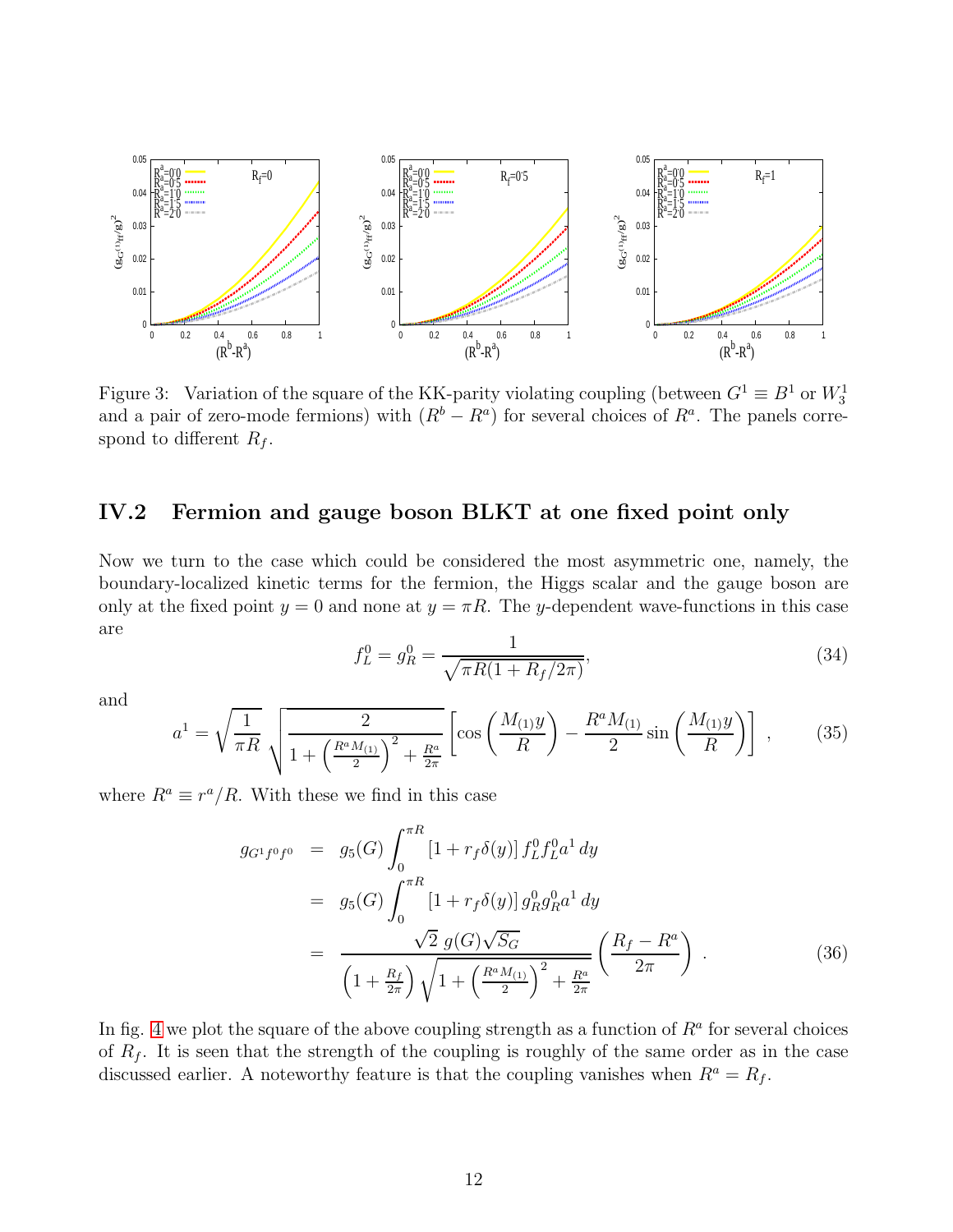

<span id="page-12-0"></span>Figure 4: Variation of the square of the KK-parity violating coupling (between  $G^1 \equiv B^1$  or  $W_3^1$ ) and a pair of fermions) with  $R^a$  for different choices of  $R_f$  when the fermion and boson BLKTs are present only at one of the fixed points.

# $\mathbf{V}$  and  $B^1$  or  $W^1_3$  production and decay

We are now in a position to discuss some phenomenological signals of nmUED. In the following we will restrict our discussion only to the prospects at the LHC. Furthermore, our focus will be on the case where KK-parity is broken as a consequence of having unequal gauge boson BLKT parameters at the orbifold fixed points. Though for  $B^1$  and  $W_3^1$  we choose different BLKT strengths we keep  $(R_G^a - R_G^b)$  to be the same for both so that the superscript G can be dispensed with in the difference. We also explore the situation where the BLKTs are present only at one of the two fixed points. Here too we consider different BLKTs for  $B^1$  and  $W_3^1$ . The necessary framework for the analyses has already been set up in the previous sections.

At the LHC we are interested to investigate the resonant production of the  $n = 1$  KK-excitations of EW gauge bosons, via the process  $pp (q\bar{q}) \rightarrow G^1$  followed by  $G^1 \rightarrow l^+l^-$  where  $G^1$  is either of  $B^1$  and  $W_3^1$  and  $l^{\pm}$  could be either  $e^{\pm}$  or  $\mu^{\pm}$ .

From now onwards for the SM particles we will not explicitly write the KK-number  $(n = 0)$ as a superscript. The particles with no superscripts are implied to be the SM particles. The final state leads to two leptons (e or  $\mu$ ), with invariant mass peaked at  $m_{G^1}$ . It should be noted that both the production and the decay of  $n = 1$  KK-excitations of electroweak gauge bosons are driven by KK-parity violating couplings which vanish unless the strengths of the BLKT parameters localized at the two fixed points are different, i.e.,  $(R^b - R^a) \neq 0$ . If in future such a signature is observed at the LHC, then it would be a good channel for the determination of such KK-parity violating couplings.

An analytic expression for the production cross section in proton proton collisions can be written in a compact form :

$$
\sigma(pp \to G^1 + X) = \frac{4\pi^2}{3m_{G^1}^3} \sum_{i} \Gamma(G^1 \to q_i \bar{q}_i) \int_{\tau}^1 \frac{dx}{x} \left[ f_{\frac{q_i}{p}}(x, m_{G^1}^2) f_{\frac{\bar{q}_i}{p}}(\tau/x, m_{G^1}^2) + q_i \leftrightarrow \bar{q}_i \right]
$$
(37)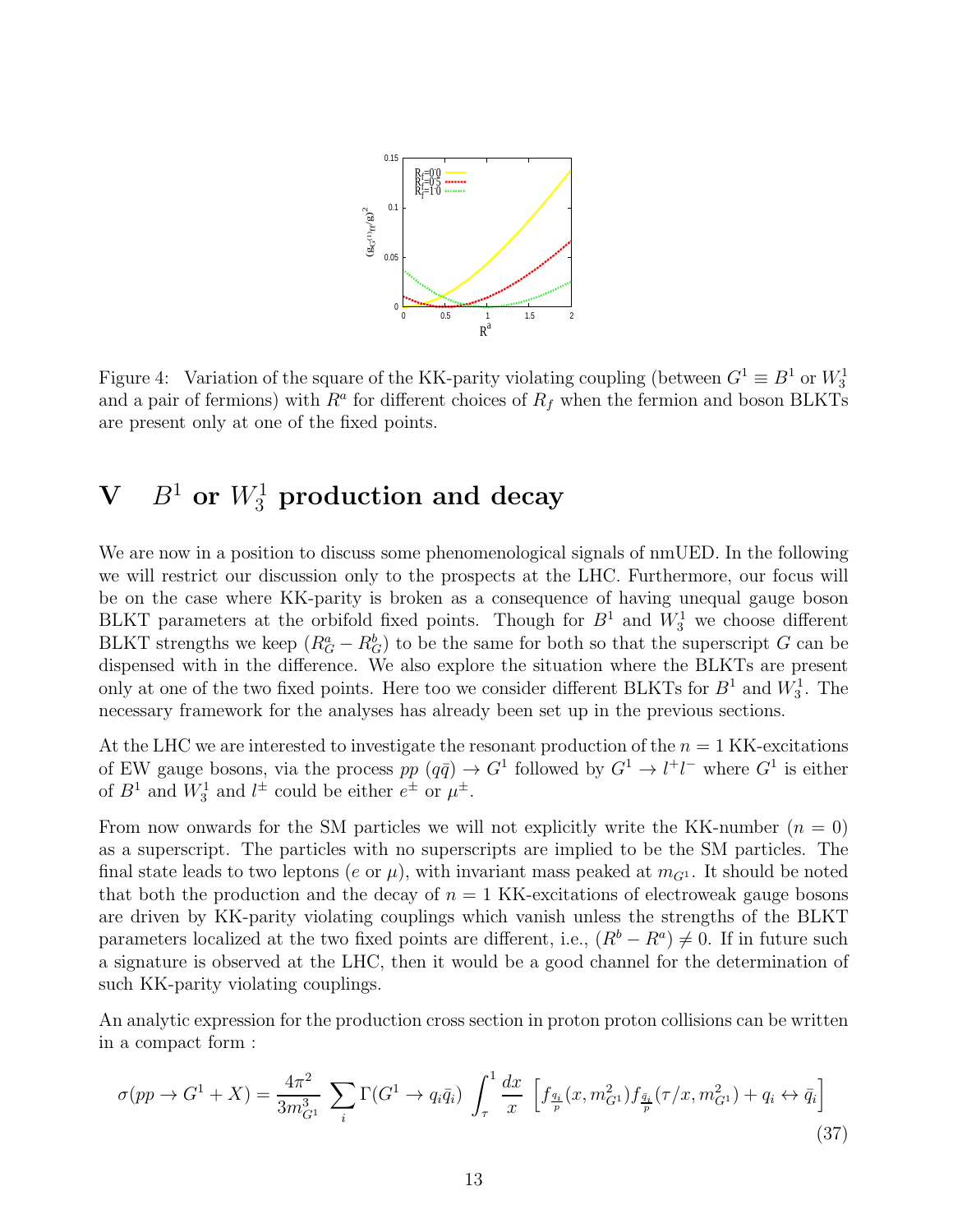Here,  $q_i$  and  $\bar{q}_i$  stand for a generic quark and the corresponding antiquark of the *i*-th flavour respectively.  $\Gamma(G^1 \to q_i \bar{q}_i)$  represents the decay width of  $G^1$  into a quark and antiquark pair of the *i*th flavour.  $\tau \equiv m_{G_1}^2/S_{PP}$ , where  $\sqrt{S_{PP}}$  is the proton proton centre of momentum energy. The fs are quark or antiquark distribution functions within a proton.

In case of  $B^1$  production,  $\Gamma = (g_{G^1 q\bar{q}}'^2/32\pi)$   $[(Y_L^q$  $(L^{q})^{2} + (Y^{q}_{R})^{2}$  $\binom{r}{R}^2 \lfloor m_{B^1} \pmod{Y_L^q}$  $L^q$  and  $Y_R^q$  being the weakhypercharges for the left- and right-chiral quarks), while for  $W_3^1$  one has  $\Gamma = (g_{G^1 q\bar{q}}^2/128\pi)m_{W_3^1}$ .  $g_{G_1}^{(')}$  $G_{1q\bar{q}}^{(1)}$  is the KK-parity violating coupling among SM quarks and  $W_3^1$  ( $B^1$ ) as given in eqs. [\(33\)](#page-10-0) and [\(36\)](#page-11-1). In the above cross section expressions  $m_{G_1}$  stands for the mass eigenvalue of the gauge boson  $n = 1$  excitation resulting from the matrix in eq. [24.](#page-8-2)

To obtain the numerical values of the cross sections, we use a parton level Monte Carlo code with parton distribution functions as parametrized in CTEQ6L [\[24\]](#page-21-7). We take the pp c.m. energy to be 8 TeV. Renormalisation (for  $\alpha_s$ ) and factorisation scales (in the parton distributions) are set at  $m_{G^1}$ .

To make our estimate of signal cross section more realistic, a simple toy calorimeter simulation has been implemented with the following criteria:

- $p_T^{\ell} > 20 \text{ GeV}.$
- The calorimeter coverage (for leptons) is  $|\eta| < 3.0$ .
- A cone algorithm with  $\Delta R = \sqrt{\Delta \eta^2 + \Delta \phi^2} = 0.5$  has been used for isolation of leptons.

Once produced,  $B^1$  ( $W_3^1$ ) will decay via similar KK-parity violating couplings to SM quarks and leptons and, if kinematically allowed, to  $f^1\bar{f}$  (or to  $f\bar{f}^1$ ) via KK-conserving couplings. We focus on the KK-parity violating leptonic decays which provide a cleaner environment at the LHC. For simplicity we assume an universal coefficient  $r_f$  for the BLKTs involving all SM fermions. If kinematically allowed (broadly when  $R_f > R_G$ ), the KK-conserving decay rates can be substantial and in such situations the branching ratios (BRs) for KK-violating decay rates are small. This behaviour is exemplified in fig. [5](#page-14-0) where we plot the BR of the KK-number violating decay as a function of  $R_B^a$  ( $R_W^a$ ) in the left (right) panel. Note how rapidly (log scale) the BR falls when the KK-conserving decays open up  $(R_f > R_{B,W}^a)$ .

However, when the KK-conserving decays are kinematically disallowed, decays to a SM fermion anti-fermion pair are the only possible modes and hence the branching ratios become independent of the input BLKT parameters. Consequently, the decay rates of  $B<sup>1</sup>$  to different fermions are proportional to the sum of the squares of the respective weak hypercharges  $\left[\left(Y_L^f\right)\right]$  $(L^{f})^{2} + (Y^{f}_{R})^{2}$  $\binom{f}{R}^2$ of the left- and right-chiral species.  $W_3^1$ , on the other hand, decays democratically with branching ratio of  $\frac{1}{21}$  to each species of left-handed zero-mode fermions. This immediately tells us that the decay branching ratio of  $B^1$  ( $W_3^1$ ) to  $e^+e^-$  or  $\mu^+\mu^-$  is approximately  $\frac{30}{103}$  ( $\frac{2}{21}$ ), which is also evident from the plots in fig. [5.](#page-14-0)

Final states with dileptons arise in the SM mainly from resonance Z-production or Drell-Yan (DY) production. The first of these can be easily vetoed as in this case the dilepton invariant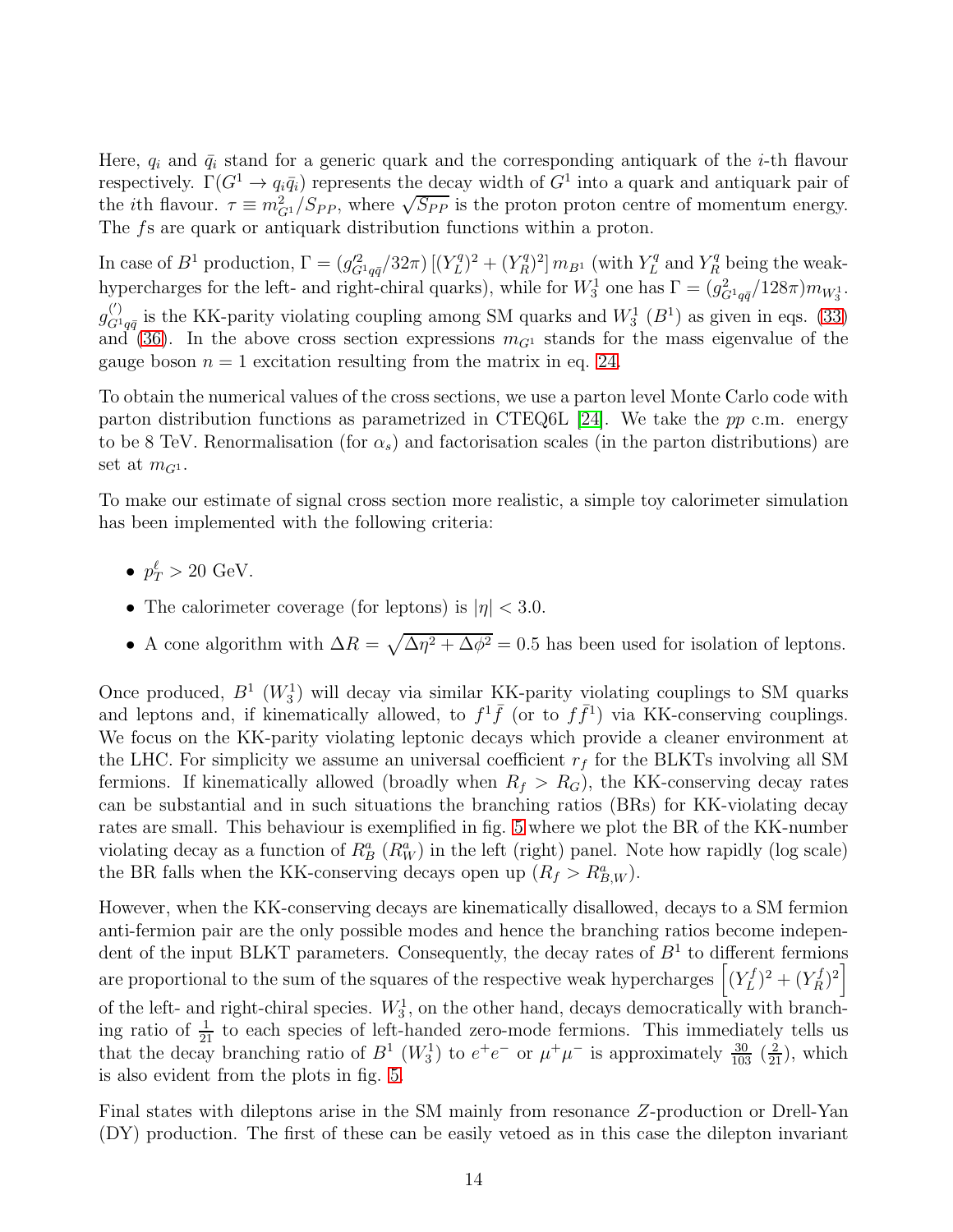

<span id="page-14-0"></span>Figure 5: Branching ratios of  $B^1$  ( $W_3^1$ ) to  $e^+e^-$  or  $\mu^+\mu^-$  as a function of the BLKT parameters  $R_B^a$  ( $R_W^a$ ) are shown in the left (right panels) for several choices of  $(R^b - R^a)$ .  $R^{-1} = 1$  TeV and  $R_f = 1$  are chosen. Notice that when  $R_B^a$  ( $R_W^a$ ) falls below 1, the  $n = 1$  fermion is lighter and KK-number conserving decays reduce the BR drastically.

mass peaks around  $m_Z$ . We find that for 10 GeV bins around 700 (800) GeV the DY cross section is 2.29 (1.56) fb. This DY background though non-negligible is such that for the  $W_3^1$ and  $B^1$  masses which we consider  $S/\sqrt{B} \geq 5$  can be achieved for 20  $fb^{-1}$  integrated luminosity.

Before embarking on a detailed exploration it may be useful to set the perspective by comparing the signal cross section with the backgrounds noted above. For example, we find that with  $R^{-1}$  $= 1 \text{ TeV}, R_f = 1 \text{ and } R_W^a = R_B^a = 1.5 \text{ which implies } (R_B^a - R_W^a) = 0, \text{ and } (R^b - R^a) = 0.32, \text{ one}$ gets  $m_{B1}(m_{W_3^1}) \sim 675$  (676) GeV and the cross section for  $B_1(W_3^1)$  production is 52.1 (39.1) fb. When the cross sections are folded with the branching ratios one expects 303 (74) events from  $B^1$  ( $W^1$ ) production for  $20fb^{-1}$  integrated luminosity. Of course, the  $B^1(W_3^1)$  coupling and hence the production rate depend on the input parameters and it becomes  $48.5$  (38.5)  $fb$ for  $R^{-1} = 1.0$  TeV,  $R_f = R_W^a = R_B^a = 1$ , and  $(R^b - R^a) = 0.32$  when  $m_{B^1}(m_{W_3^1}) \sim 742$  (743) GeV leading to 282 (73) events. Therefore we will not undertake any further effort to estimate the SM background.

We are all-equipped now to present the results. Rather than displaying the number of events as a function of the BLKT parameters, in Figs. [6](#page-15-0) and [7](#page-17-0) we have plotted the iso-event curves<sup>[12](#page-14-1)</sup> (40 events with 20 fb<sup>-1</sup> luminosity for LHC running at 8 TeV).

#### V.1 Symmetric fermion BLKT, general gauge boson BLKT

Fig. [6](#page-15-0) is for the case when the fermion BLKTs are symmetric at the two fixed points while the gauge BLKTs are not. We show in this case the iso-event curves in the  $(R^b - R^a) - (R^a - R^a_W)$ 

<span id="page-14-1"></span><sup>&</sup>lt;sup>12</sup>The requirement here is that electron *plus* muon events together resulting from  $W_3^1$  and  $B^1$  production and decay add up to 40.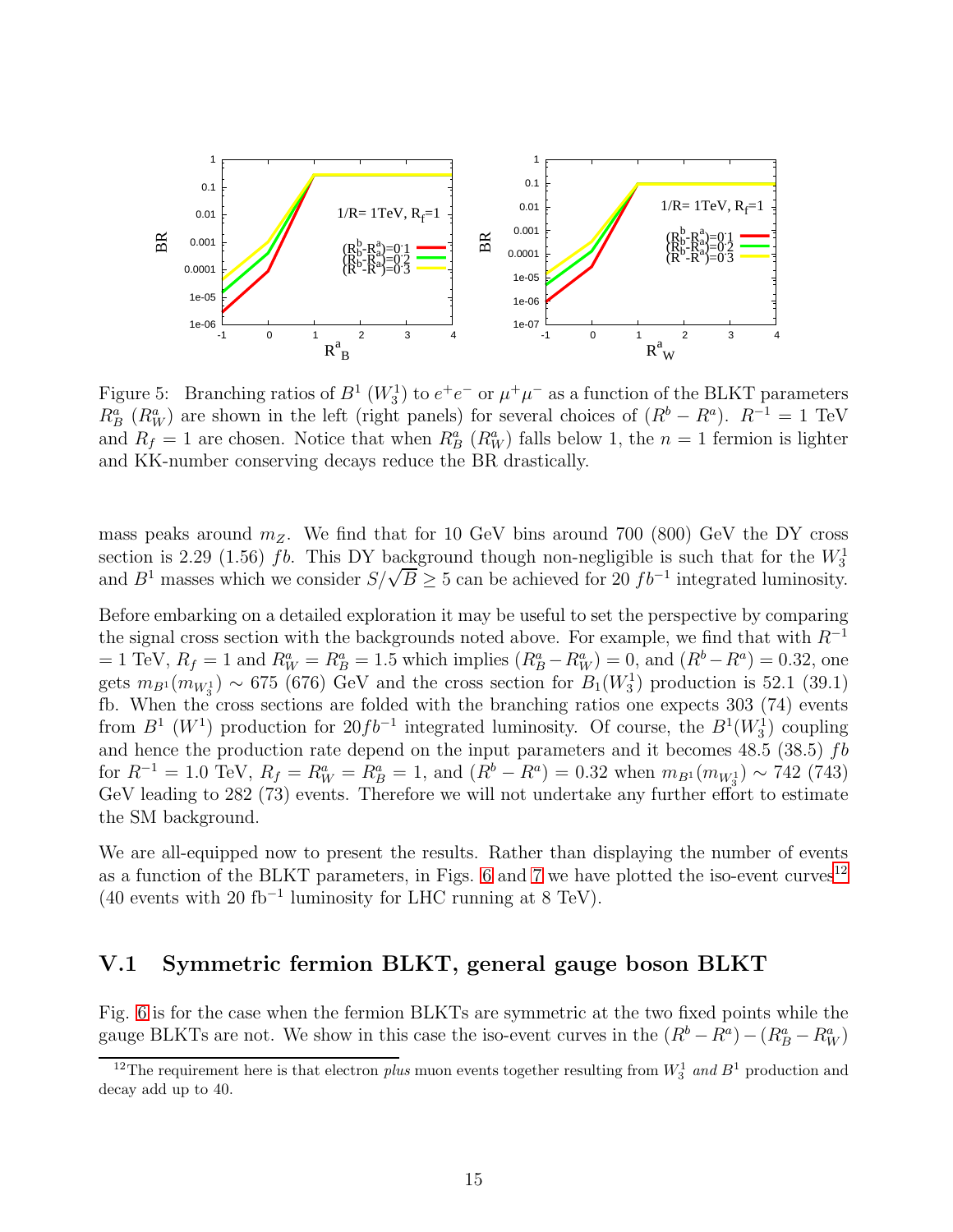

<span id="page-15-0"></span>Figure 6: Iso-event curves (40 signal events with 20 fb<sup>-1</sup> data at the LHC running at 8 TeV) for combined  $W_3^1$  and  $B^1$  signals in the  $(R^b - R^a)$  -  $(R_B^a - R_W^a)$  plane for several choices of  $R_W^a$  and  $R_f$ . Each panel corresponds to specific values of  $R_f$  and  $R^{-1}$  while each curve in a panel corresponds to a particular value of  $R_W^a$ .  $(R^b - R^a)$  is taken to be the same for  $W_3$  and B. The regions below the curves correspond to less than 20 events for the chosen  $R_f$  and  $R_W^a$ .  $R^{-1}$  is taken as 1 TeV for the left panels and 2 TeV for the right panels. Note difference in the ordinate scales in the left and right panels.

plane<sup>[13](#page-15-1)</sup> for different choices of  $R_W^a$ ,  $R_f$  and  $R^{-1}$ . The region above the curves will be excluded if the signal is not seen at the projected level. We have checked that the nature of the results is not sensitive to  $R_h$  and we have kept it fixed at -1.1 throughout. In this manner we evade the possibility of the Higgs excitation being the LKP.

At the very outset, we point out that for similar values of input parameters, the 2-lepton rate from  $W_3^1$  production and decay is smaller than that from  $B^1$  approximately by a factor of 4.

We now illustrate a feature of the curves in fig. [6](#page-15-0) taking as reference the top left panel  $(R_f = 0.5,$  $R^{-1} = 1$  TeV). The curve for  $R_W^a = 0$  has a different nature from the other curves. For large values of  $(R_B^a - R_W^a)$ , where it exists at all, the curve is away from the other ones which essentially overlap in this region and also, unlike the other curves, it terminates sharply at a value of  $(R_B^a - R_W^a) \simeq 0.5$ . This behaviour can be understood with reference to the  $n = 1$  KK

<span id="page-15-1"></span><sup>&</sup>lt;sup>13</sup>We have set  $(R^b - R^a)$  to be the same for B and W<sub>3</sub> while presenting the results in this section just to reduce the number of parameters.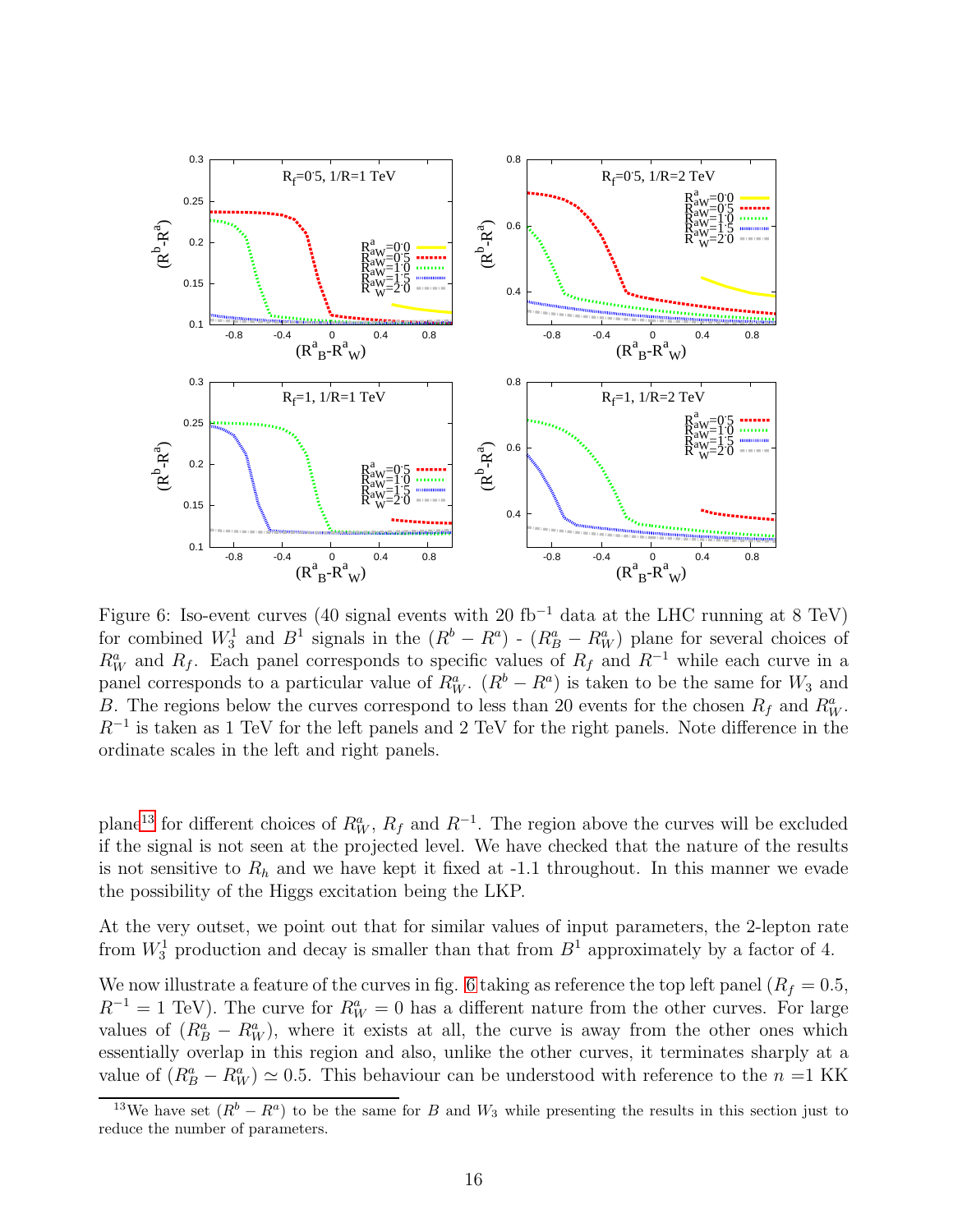state masses as shown in fig. [1.](#page-7-0) For  $(R_B^a - R_W^a) \le 0.5$ , beyond where the curve terminates, the fermion  $n = 1$  state  $(R_f = 0.5, R_W^a = 0)$  becomes the LKP and so this region is excluded. At larger values the  $B^1$  state is the LKP and is admissible. The other point is that with  $R_W^a = 0$ and for the small range of  $(R^b - R^a)$  allowed, the  $n = 1$  fermion states are lighter than  $W_3^1$ which is unlike the rest of the curves of the panel. So, for these latter curves when  $R_B^a$  becomes less than 0.5 the  $B^1$  ( $W_3^1$ ) dominantly decays through KK-conserving (-violating) channels, resulting in the jump in the curves.

Increasing  $(R^b - R^a)$  pushes the  $B^1$  and  $W_3^1$  production cross sections monotonically upwards, hence allowing us to probe higher and higher  $R^{-1}$ . Dependence on  $R^{-1}$  creeps into the cross section via the mass of the KK-gauge bosons. As noted, this extra-dimensional contribution dominates over the part due to gauge symmetry breaking. A higher  $R^{-1}$  implies an enhanced  $m_{G_1}$  which in turn decreases the cross section. This explains the larger  $(R^b - R^a)$  needed to have the same signal rate when we go from the left panels  $(R^{-1} = 1 \text{ TeV})$  to the right panels  $(R^{-1} = 2 \text{ TeV})$  of fig. [6.](#page-15-0) Thus,  $(R^b - R^a)$  and  $R^{-1}$  affect the  $G^1$  production cross section in opposite directions. Increasing the fermion BLKT,  $R_f$ , would result in diminshing the coupling between the SM fermions with the KK-EW-gauge boson (see fig. [3\)](#page-11-0). Thus higher  $(R^b - R^a)$ is necessary to compensate the loss in production rate. This feature is clearly reflected in the difference between the plots in the top and bottom rows of fig. [6.](#page-15-0)

Let us finally focus on the dependence on  $R_W^a$ . As already pointed out (see fig. [1\)](#page-7-0), larger values of gauge BLKT results in lower KK-gauge boson masses, thus pushing the production rate upward. This explains the lower values of  $(R^b - R^a)$  – hence smaller value of KK-gauge-SM fermion couplings – required to maintain the same production rate in fig. [6](#page-15-0) when one compares the different curves in any one panel.

Data have been collected at LHC at 8 TeV proton-proton c.m. energy. Observation or otherwise of the proposed dilepton signal would help in exploring or excluding the parameter space of such non-minimal UED models. The projected exclusion limits can be directly read off from the plots in fig. [6.](#page-15-0) Any point above a particular iso-event curve can be excluded from the non-observation of such events. In the two fixed point set up, the cross section has a mild dependence on  $R_f$  and  $(R_B^a - R_W^a)$ . The  $r_f$  dependence of the cross section comes only through the coupling. A careful examination of the coupling in eqs. [\(33\)](#page-10-0) and [\(36\)](#page-11-1) shows that it tends to a constant as  $R_f \to \infty$ .

### V.2 Fermion and gauge boson BLKT at one fixed point only

Now let us turn to the case of BLKTs at only one fixed point (fig. [7\)](#page-17-0). The relevant KK-parity violating couplings vanish when<sup>[14](#page-16-0)</sup>  $R_f = R_G$  where  $G \equiv W$  or B as noted from eq. [\(36\)](#page-11-1). This is seen in fig. [4](#page-12-0) for different choices of  $R_f$ . So, the production mode we consider here is not available. Further, in this situation, the  $n = 1$  gauge boson and fermion states are mass degenerate and KK-number conserving decay modes are also not allowed. In the neighbourhood of this point there is an important asymmetry, however, between whether  $R_{B,W}$  is more than

<span id="page-16-0"></span><sup>&</sup>lt;sup>14</sup>Since for this option the BLKTs are present at only one fixed point we denote them by  $R_f$ ,  $R_W$ , and  $R_B$ .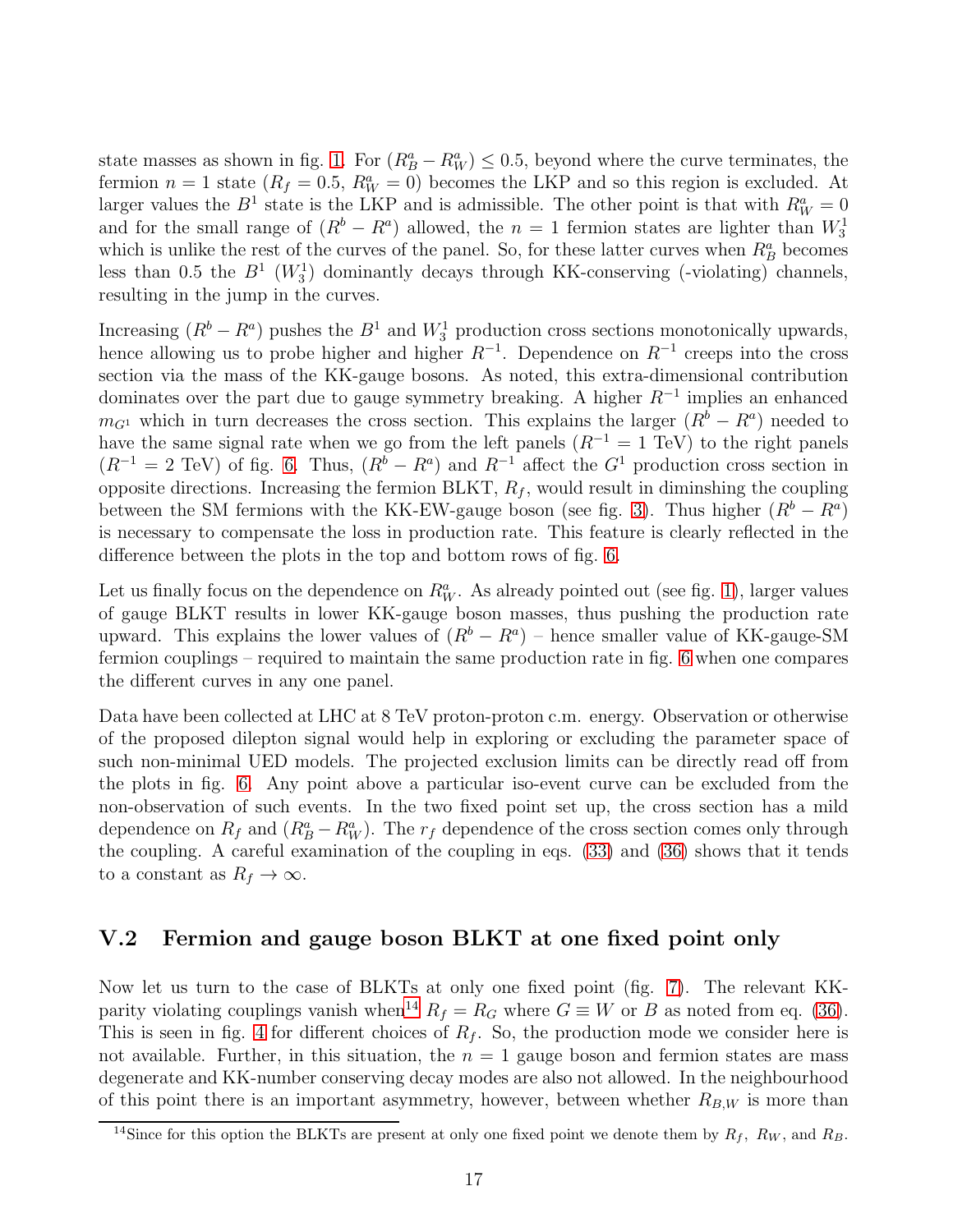

<span id="page-17-0"></span>Figure 7: Iso-event curves (40 signal events with 20 fb<sup>-1</sup> data at the LHC running at 8 TeV) for combined  $W_3^1$  and  $B^1$  signals in the  $R_W - R_B$  plane when the BLKTs are present at only one of the two fixed points. The region enclosed by the solid green (dashed red) curve and the fermion LKP box yields less than 20 events for  $R^{-1} = 2 \text{ TeV}$  (1 TeV). The left (right) panel corresponds to  $R_f = 0.5$  (1.0). Note difference in scales in the two panels.

 $R_f$  or less. In the former case, the gauge boson  $n = 1$  state is lighter than the corresponding fermion state and KK-number conserving decays are not kinematically possible. As shown in fig. [5](#page-14-0) the KK-number violating decay branching ratio is high. In the latter case, the KKnumber conserving decay is allowed for the  $n = 1$  gauge boson and so the desired branching ratio to zero-mode fermions is small. Of course, if both  $R_B$  and  $R_W$  are smaller than  $R_f$  then the fermion state is the LKP.

The evidence of the above observations can be readily found in the two panels of fig. [7.](#page-17-0) For any of the iso-event contours, the largest value of  $R_B$  will be for  $R_W = R_f$  and *vice-versa*. This is because when  $R_W = R_f$  there is no contribution to the signal from the  $W_3^1$  as discussed above. As  $R_W$  shifts from this value the contribution from  $W_3^1$  reduces the needed  $R_B$ . But this is not symmetric because of the difference in the branching ratios of  $W_3^1$  on the two sides of  $R_f$  as is seen from Fig. [5.](#page-14-0)

We have presented the iso-event curves (again 40 events with 20 fb<sup>-1</sup> luminosity) for this scenario in the  $R_W^a - R_B^a$  plane. We also show the excluded region where the  $n = 1$  fermion is the LKP. In accordance with the preceding discussion, it is readily seen that for the point  $R_W = R_B = R_f$  the KK-number violating coupling is zero and also the  $n =1$  states are all degenerate. So, neither KK-number violating nor conserving decays are permitted.

## VI Conclusions

To summarize, we have considered the effects of boundary localized kinetic terms in a situation where all the SM fields can propagate in a spacetime with four spatial and one timelike dimensions. The extra spatial dimension  $y$  is compact and can be considered as a circle of radius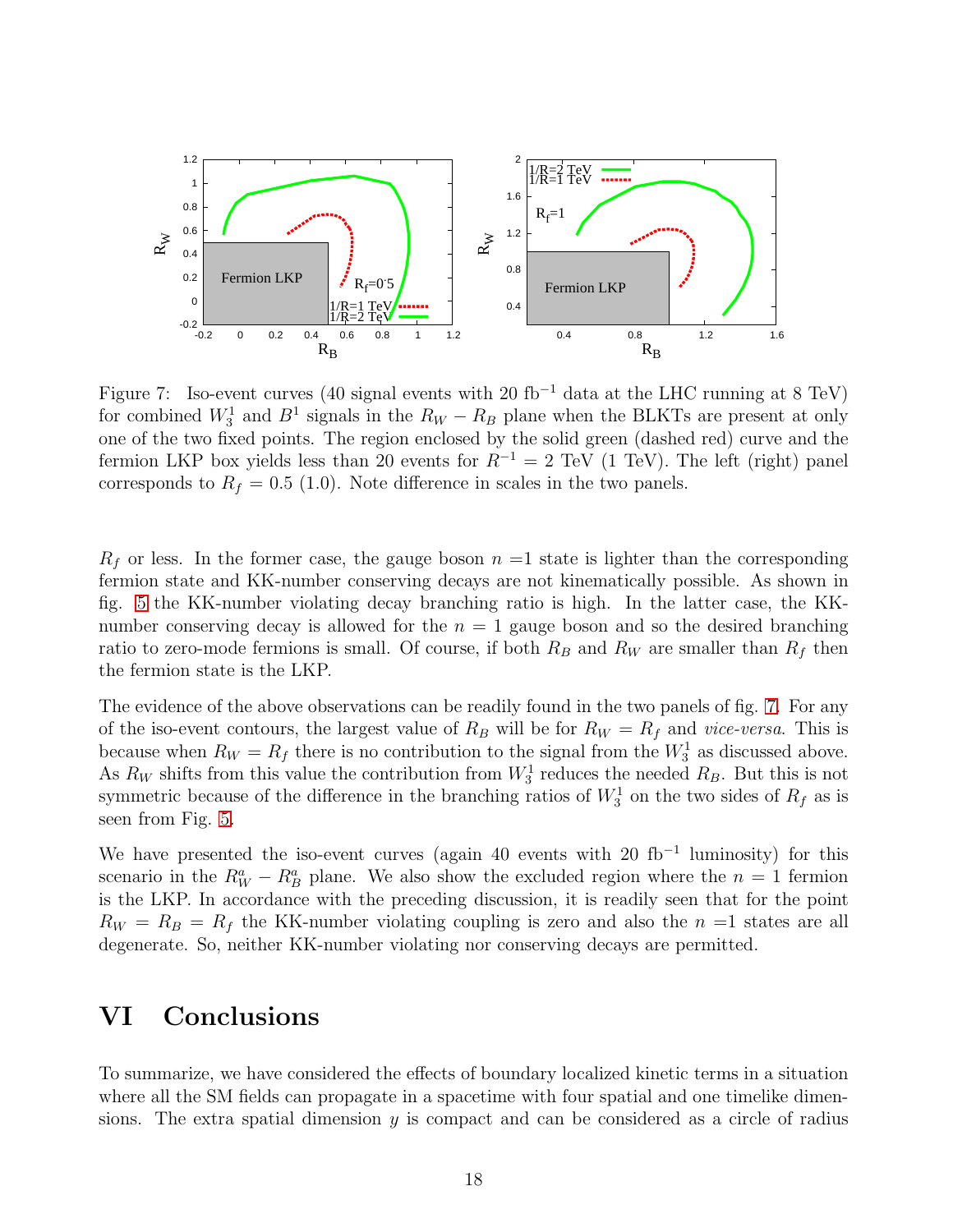R and also has a  $y \leftrightarrow -y$  symmetry. Consequently there are two fixed points at  $y = 0$  and  $y = \pi R$ . At these boundary points one can include terms consistent with 4-dimensional Lorentz symmetry. These are either kinetic terms or mass terms. We concentrate on the former.

In the minimal Universal Extra Dimensional model, radiative corrections play a crucial role in removing the near-degeneracy of the masses of the KK-modes of all SM particles of the same level, *n*. UED, being an effective theory, is defined with a cut-off,  $Λ$ . In mUED the boundary terms are chosen in a manner such that at  $\Lambda$  the contribution due to radiative corrections vanishes. In this process, instead of calculating the radiative correction in a 5d set up one can also parametrise these effects by incorporating a set of BLKTs.

There are two possibilities of choosing the BLKTs with rather distinct physics consequences. In the first, the BLKTs are of equal strength at both the boundary points  $(y = 0, \pi R)$ . Here, a  $Z_2$  symmetry  $y \leftrightarrow (y - \pi R)$  remains. One then ends up with a theory where the spectrum of KK-particles and the couplings can be drastically different from mUED. The lightest among the  $n = 1$  KK particles can be a dark matter candidate. The other alternative is to allow the BLKTs at  $y = 0$  and  $y = \pi R$  to be of unequal strengths. This will lead to a breakdown of KK-parity and will allow, for example, the decay we have examined,  $B^1(W_3^1) \to e^+e^-, \mu^+\mu^-,$ and production of the  $B^1(W_3^1)$  singly.

In this article, we have considered the possible BLKTs for an interacting theory of *only* fermions and the neutral electroweak gauge bosons. In one alternative, the strengths of fermion BLKTs at the two fixed points have been assumed to be equal  $\equiv r_f$ . For the gauge boson boundary kinetic terms we have considered the general case of unequal BLKTs  $(r_G^a \neq r_G^b)$ . Equality of the latter strengths would restore a  $Z_2$ -parity. As an alternate possibility we have considered the situation where the fermion and gauge boson BLKTs are present *only* at the  $y = 0$  fixed point. Presence of the boundary terms modify the field equations in the y-direction. Consistency conditions of the solutions of the above equations lead to the masses of KK-excitations of fermions and the photon.

For the purpose of illustration, we have calculated the coupling of  $W_3^1$  and  $B^1$ , the  $n = 1$ KK-excitations of the neutral electroweak gauge bosons, to a pair of zero-mode fermions (i.e., SM fermions) as a function of  $r_f, r^a, r^b$  and  $R^{-1}$ . In general, we have presented the couplings as a function of the scaled variable  $(R^b - R^a)$  for several choices of the other parameters. This coupling is a hallmark of KK-parity violation and vanishes in the  $(R^b - R^a) = 0$  limit. A similar KK-parity violating coupling, which arises when the BLKTs are present only at  $y = 0$ , has also been evaluated. Finally, the production and decay of  $W_3^1$  and  $B^1$  at the LHC, via the above KK-parity violating coupling, have been considered. We have investigated the viability of the dilepton signature at the LHC running at 8 TeV pp center of mass energy. It is revealed that non-observation of such a high mass *dilepton* signal with 20 fb<sup>-1</sup> accumulated luminosity in the 8 TeV run of LHC will disfavour a large part of the parameter space (spanned by  $r_f, r^a, r^b \text{ and } R^{-1}$ ).

This particular new physics signal can also arise if there are extra Z-like bosons in the context of extensions of the SM, e.g., the Left-Right symmetric models or models with an extra  $U(1)$ symmetry. We have not attempted to compare the signals of the model under consideration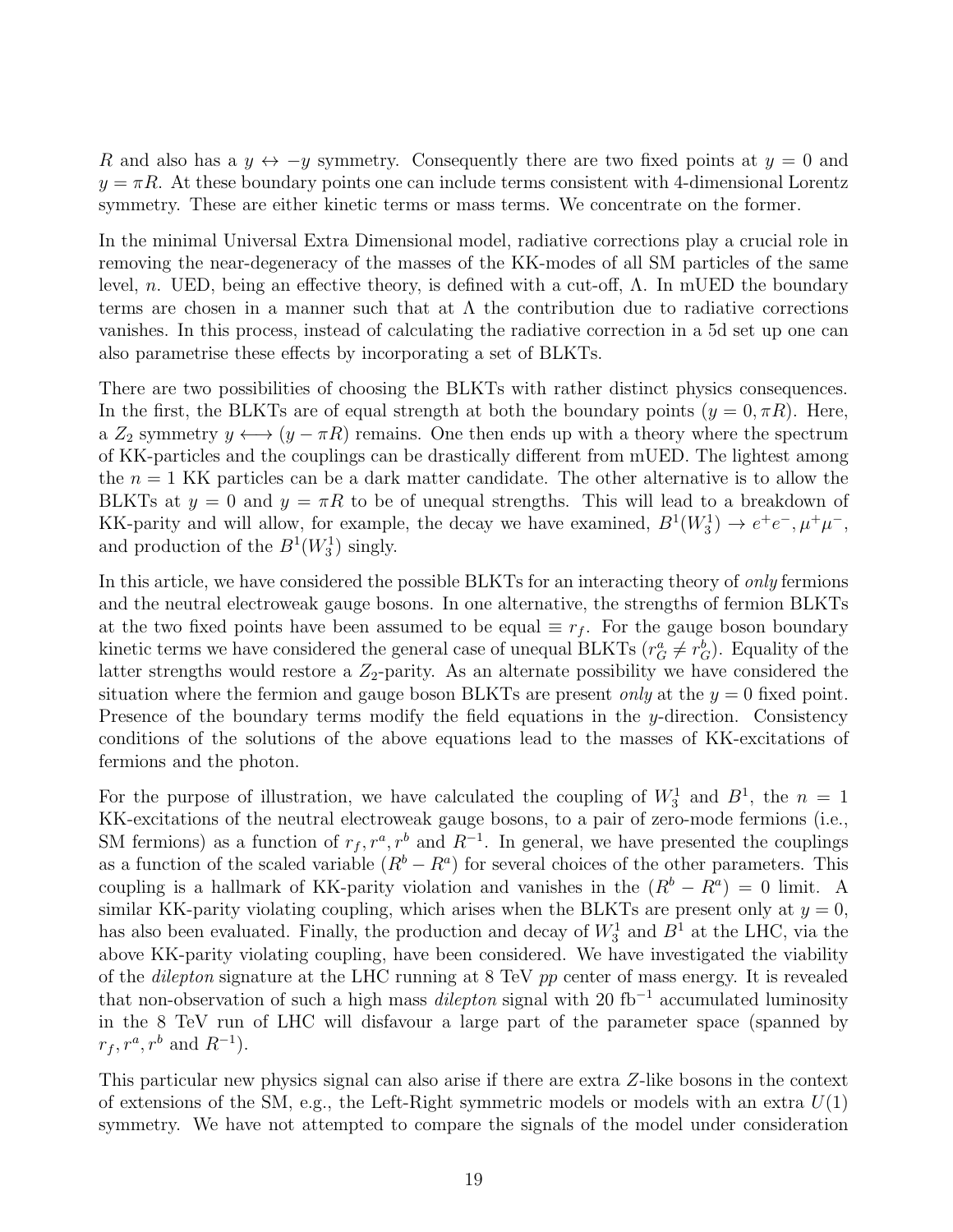with those in these other scenarios.

Let us briefly comment here on the numerical values of some of the input parameters. In ref. [\[21\]](#page-21-4) constraints on the BLKT parameters have been derived from the consideration of electroweak precision variables  $S, T$ , and U. In this work the authors have considered a particular choice of gauge BLKT parameters, namely, they have set  $R_W^a = R_B^a$ . As pointed out in an earlier section, this choice of BLKT would lead to the same mixing at all levels  $n$  as for the zero modes, i.e., the weak mixing angle (28<sup>0</sup>) in each KK-level. On the other hand, in general,  $\theta_W^n$  is negligibly small for unequal  $U(1)$  and  $SU(2)$  BLKTs. It is well known that the value of  $\theta_W$  plays a crucial role in the exercise done with precision observables and so the constraints derived in [\[21\]](#page-21-4) are not directly applicable here.

Our analysis is simple-minded in the sense that we have not considered the effects of initial and final state radiations, showering and detector effects while estimating the signal cross section. Our demarcations of the excluded regions should therefore be considered only as indicative.

Acknowledgements AD acknowledges partial support from the DRS project sanctioned to the Department of Physics, University of Calcutta by the University Grants Commission. UKD is supported by funding from the Department of Atomic Energy, Government of India for the Regional Centre for Accelerator-based Particle Physics, Harish-Chandra Research Institute (HRI). AS is the recipient of a Junior Research Fellowship from the University Grants Commission. AR is thankful to the Department of Science and Technology for a J.C. Bose Fellowship.

### <span id="page-19-0"></span>References

- [1] T. Appelquist, H. C. Cheng and B. A. Dobrescu, Phys. Rev. D 64 (2001) 035002 [\[arXiv:hep-ph/0012100\]](http://arxiv.org/abs/hep-ph/0012100).
- <span id="page-19-1"></span>[2] H. Georgi, A. K. Grant and G. Hailu, Phys. Lett. B 506 (2001) 207 [\[arXiv:hep-ph/0012379\]](http://arxiv.org/abs/hep-ph/0012379).
- <span id="page-19-2"></span>[3] H.C. Cheng, K.T. Matchev and M. Schmaltz, Phys. Rev. D 66 (2002) 036005 [\[arXiv:hep-ph/0204342\]](http://arxiv.org/abs/hep-ph/0204342).
- <span id="page-19-3"></span>[4] H. C. Cheng, K. T. Matchev and M. Schmaltz, Phys. Rev. D 66 (2002) 056006 [\[arXiv:hep-ph/0205314\]](http://arxiv.org/abs/hep-ph/0205314).
- <span id="page-19-4"></span>[5] C. Csaki, C. Grojean, L. Pilo and J. Terning, Phys. Rev. Lett. 92 (2004) 101802 [\[arXiv:hep-ph/0308038\]](http://arxiv.org/abs/hep-ph/0308038); C. Csaki, C. Grojean, J. Hubisz, Y. Shirman and J. Terning, Phys. Rev. D 70 (2004) 015012 [\[arXiv:hep-ph/0310355\]](http://arxiv.org/abs/hep-ph/0310355).
- <span id="page-19-5"></span>[6] P. Dey and G. Bhattacharyya, Phys. Rev. D 70 (2004) 116012 [\[arXiv:hep-ph/0407314\]](http://arxiv.org/abs/hep-ph/0407314); P. Dey and G. Bhattacharyya, Phys. Rev. D 69 (2004) 076009 [\[arXiv:hep-ph/0309110\]](http://arxiv.org/abs/hep-ph/0309110).
- <span id="page-19-6"></span>[7] P. Nath and M. Yamaguchi, Phys. Rev. D 60 (1999) 116006 [\[arXiv:hep-ph/9903298\]](http://arxiv.org/abs/hep-ph/9903298).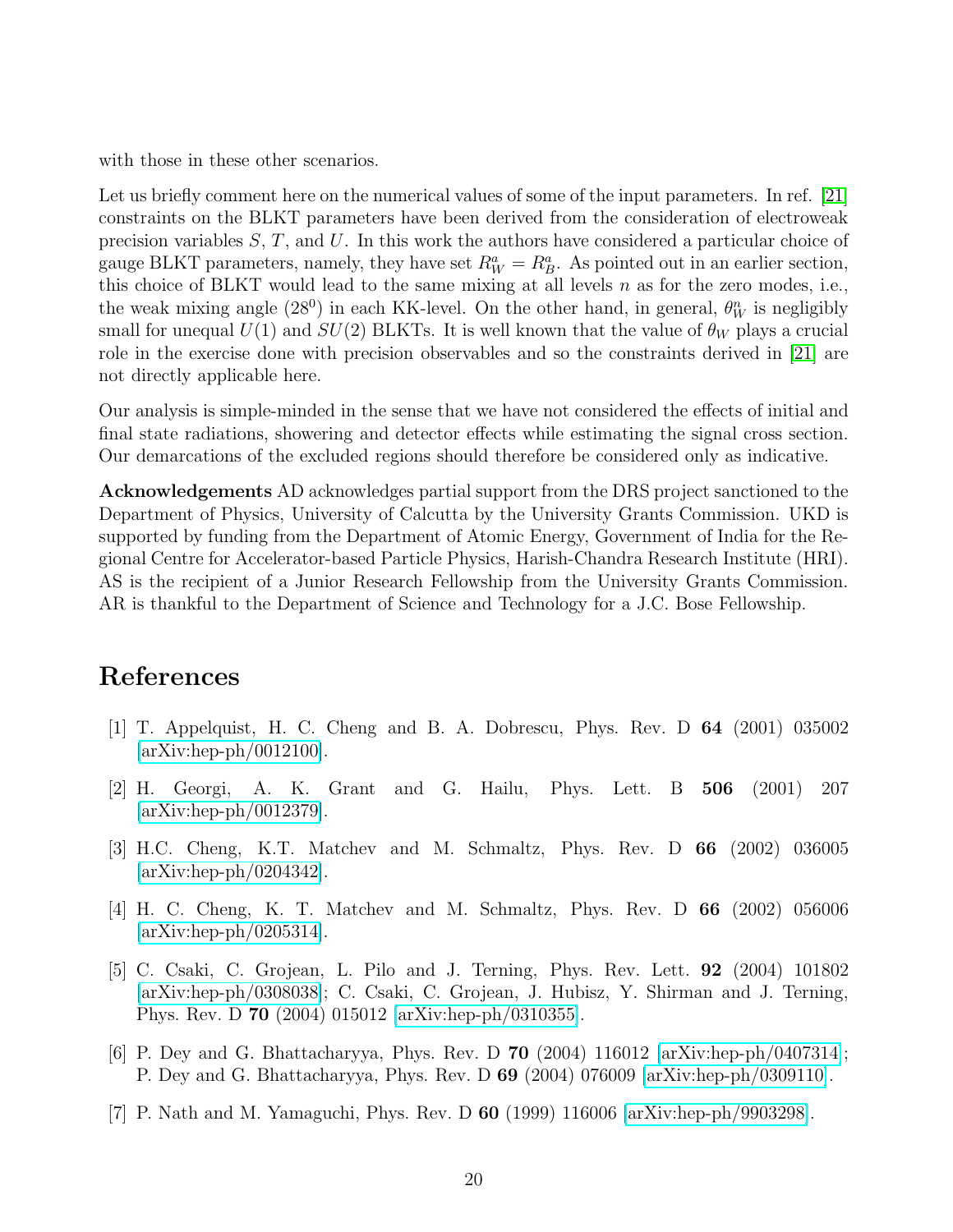- <span id="page-20-1"></span><span id="page-20-0"></span>[8] D. Chakraverty, K. Huitu and A. Kundu, Phys. Lett. B 558 (2003) 173 [\[arXiv:hep-ph/0212047\]](http://arxiv.org/abs/hep-ph/0212047).
- [9] A.J. Buras, M. Spranger and A. Weiler, Nucl. Phys. B 660 (2003) 225 [\[arXiv:hep-ph/0212143\]](http://arxiv.org/abs/hep-ph/0212143); A.J. Buras, A. Poschenrieder, M. Spranger and A. Weiler, Nucl. Phys. B 678 (2004) 455 [\[arXiv:hep-ph/0306158\]](http://arxiv.org/abs/hep-ph/0306158).
- <span id="page-20-2"></span>[10] K. Agashe, N.G. Deshpande and G.H. Wu, Phys. Lett. B 514 (2001) 309 [\[arXiv:hep-ph/0105084\]](http://arxiv.org/abs/hep-ph/0105084); U. Haisch and A. Weiler, Phys. Rev. D 76 (2007) 034014 [\[hep-ph/0703064](http://arxiv.org/abs/hep-ph/0703064) [HEP-PH]].
- <span id="page-20-4"></span><span id="page-20-3"></span>[11] J. F. Oliver, J. Papavassiliou and A. Santamaria, Phys. Rev. D 67 (2003) 056002  $\arXiv:hep-ph/0212391$ .
- [12] T. Appelquist and H. U. Yee, Phys. Rev. D 67 (2003) 055002 [\[arXiv:hep-ph/0211023\]](http://arxiv.org/abs/hep-ph/0211023); G. Belanger, A. Belyaev, M. Brown, M. Kakizaki and A. Pukhov, EPJ Web Conf. 28 (2012) 12070 [\[arXiv:1201.5582](http://arxiv.org/abs/1201.5582) [hep-ph]].
- <span id="page-20-5"></span>[13] T.G. Rizzo and J.D. Wells, Phys. Rev. D 61 (2000) 016007 [\[arXiv:hep-ph/9906234\]](http://arxiv.org/abs/hep-ph/9906234); A. Strumia, Phys. Lett. B 466 (1999) 107 [\[arXiv:hep-ph/9906266\]](http://arxiv.org/abs/hep-ph/9906266); C.D. Carone, Phys. Rev. D 61 (2000) 015008 [\[arXiv:hep-ph/9907362\]](http://arxiv.org/abs/hep-ph/9907362).
- <span id="page-20-7"></span><span id="page-20-6"></span>[14] I. Gogoladze and C. Macesanu, Phys. Rev. D 74 (2006) 093012 [\[arXiv:hep-ph/0605207\]](http://arxiv.org/abs/hep-ph/0605207).
- [15] T. Rizzo, Phys. Rev. D 64 (2001) 095010 [\[arXiv:hep-ph/0106336\]](http://arxiv.org/abs/hep-ph/0106336); C. Macesanu, C.D. McMullen and S. Nandi, Phys. Rev. D  $66$  (2002) 015009 [\[arXiv:hep-ph/0201300\]](http://arxiv.org/abs/hep-ph/0201300); Phys. Lett. B 546 (2002) 253 [\[arXiv:hep-ph/0207269\]](http://arxiv.org/abs/hep-ph/0207269); H.-C. Cheng, Int. J. Mod. Phys. A 18  $(2003)$  2779 [\[arXiv:hep-ph/0206035\]](http://arxiv.org/abs/hep-ph/0206035); A. Muck, A. Pilaftsis and R. Rückl, Nucl. Phys. B 687 (2004) 55 [\[arXiv:hep-ph/0312186\]](http://arxiv.org/abs/hep-ph/0312186); B. Bhattacherjee and A. Kundu, J. Phys. G 32 (2006) 2123 [\[arXiv:hep-ph/0605118\]](http://arxiv.org/abs/hep-ph/0605118); B. Bhattacherjee and A. Kundu, Phys. Lett. B 653 (2007) 300 [\[arXiv:0704.3340](http://arxiv.org/abs/0704.3340) [hep-ph]]; G. Bhattacharyya, A. Datta, S. K. Majee and A. Raychaudhuri, Nucl. Phys. B 821 (2009) 48 [\[arXiv:hep-ph/0608208\]](http://arxiv.org/abs/hep-ph/0608208); P. Bandyopadhyay, B. Bhattacherjee and A. Datta, JHEP 1003 (2010) 048 [\[arXiv:0909.3108](http://arxiv.org/abs/0909.3108) [hep-ph]]; B. Bhattacherjee, A. Kundu, S. K. Rai and S. Raychaudhuri, Phys. Rev. D 81 (2010) 035021 [\[arXiv:0910.4082](http://arxiv.org/abs/0910.4082) [hep-ph]]; D. Choudhury, A. Datta and K. Ghosh, JHEP 1008  $(2010)$  051 [\[arXiv:0911.4064](http://arxiv.org/abs/0911.4064) [hep-ph]]; B. Bhattacherjee and K. Ghosh, Phys. Rev. D 83 (2011) 034003 [\[arXiv:1006.3043](http://arxiv.org/abs/1006.3043) [hep-ph]]; H. Murayama, M. M. Nojiri and K. Tobioka, Phys. Rev. D 84 (2011) 094015 [\[arXiv:1107.3369](http://arxiv.org/abs/1107.3369) [hep-ph]]; K. Nishiwaki, K. -y. Oda, N. Okuda and R. Watanabe, Phys. Lett. B 707 (2012) 506 [\[arXiv:1108.1764](http://arxiv.org/abs/1108.1764) [hep-ph]]; [\[arXiv:1111.2912](http://arxiv.org/abs/1111.2912) [hep-ph]].
- <span id="page-20-8"></span>[16] G. Bhattacharyya, P. Dey, A. Kundu and A. Raychaudhuri, Phys. Lett. B 628 (2005) 141 [\[arXiv:hep-ph/0502031\]](http://arxiv.org/abs/hep-ph/0502031); B. Bhattacherjee and A. Kundu, Phys. Lett. B 627 (2005) 137 [\[arXiv:hep-ph/0508170\]](http://arxiv.org/abs/hep-ph/0508170); A. Datta and S. K. Rai, Int. J. Mod. Phys. A 23 (2008) 519 [\[arXiv:hep-ph/0509277\]](http://arxiv.org/abs/hep-ph/0509277); B. Bhattacherjee, A. Kundu, S. K. Rai and S. Raychaudhuri, Phys. Rev. D 78 (2008) 115005 [\[arXiv:0805.3619](http://arxiv.org/abs/0805.3619) [hep-ph]]; B. Bhattacherjee, Phys. Rev. D 79 (2009) 016006 [\[arXiv:0810.4441](http://arxiv.org/abs/0810.4441) [hep-ph]].